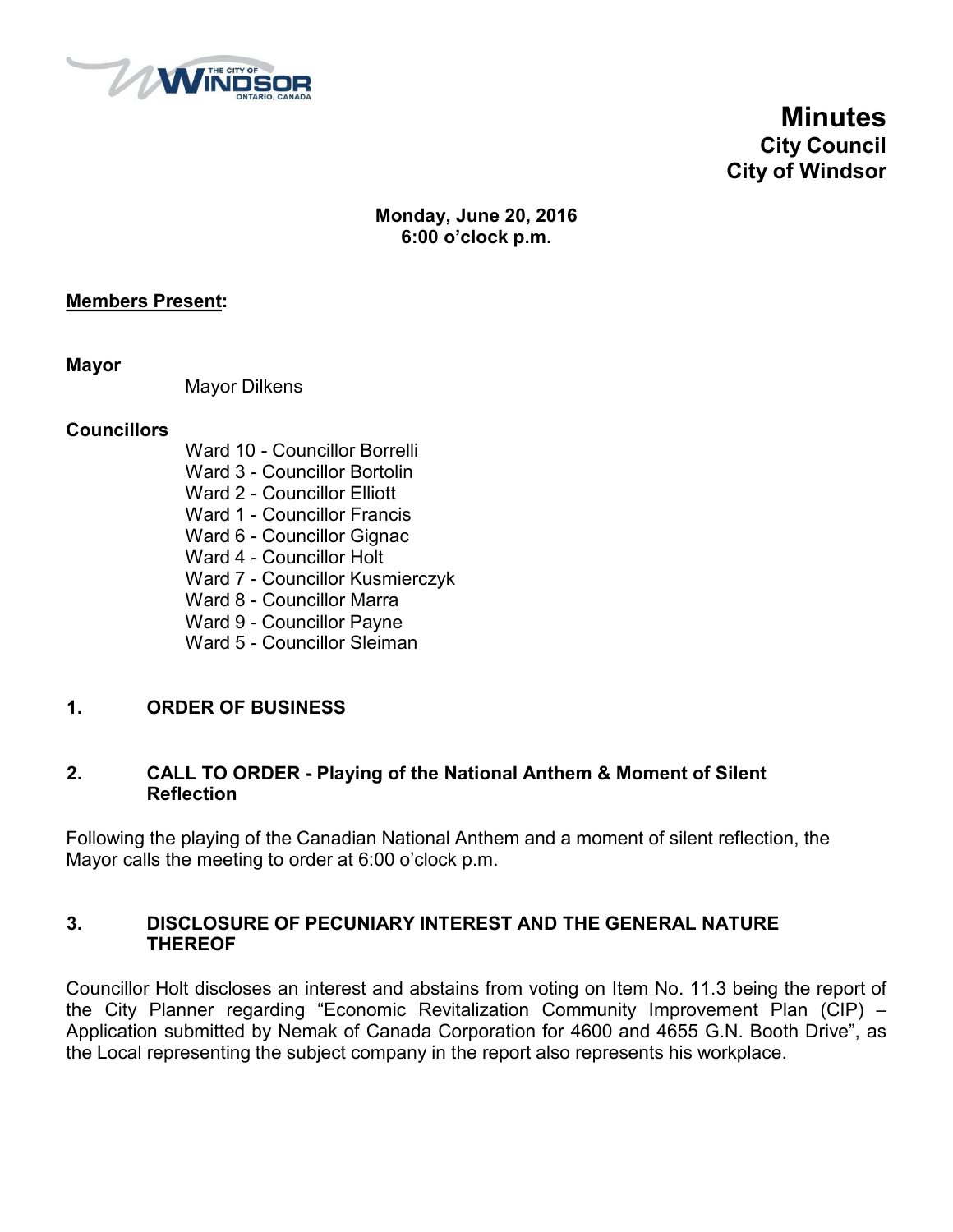Councillor Francis discloses an interest and abstains from voting on Item No. 8.2 being the report of the Deputy Treasurer regarding "Provision of highway coaches – FINA World Swimming Championships (WSC) (25m) 2016", as it relates to his employer.

Councillor Francis discloses an interest and abstains from voting on Item No. 11.4 being the report of the Deputy Treasurer regarding the "2015 Annual Investment Report", as credit unions are detailed under "investment sector" and a family member is employed by a credit union.

# **4. ADOPTION OF THE MINUTES**

#### **4.1. June 7, 2016 Council Minutes**

Moved by: Councillor Bortolin Seconded by: Councillor Elliott

That the Minutes of the regular meeting of Council held June 7, 2016 **BE ADOPTED** as presented. Carried.

## **5. NOTICE OF PROCLAMATIONS**

Flag Raising, Aboriginal Day - June 21, 2016

Hiram Walker Day – July 4, 2016

# **6. COMMITTEE OF THE WHOLE**

Moved by: Councillor Francis Seconded by: Councillor Gignac

That Council do now rise and move into Committee of the Whole with the Mayor presiding for the purpose of dealing with:

- (a) communication items;
- (b) consent agenda;
- (c) hearing requests for deferrals, referrals and/or withdrawals of any items of business;
- (d) hearing presentations and delegations;
- (e) consideration of business items;
- (f) consideration of Committee reports:
	- (i) **Report of Special In-Camera Meeting or other Committee as may be held prior to Council** (if scheduled);

(g) consideration of by-laws 81-2016 through 97-2016 (inclusive). **Carried**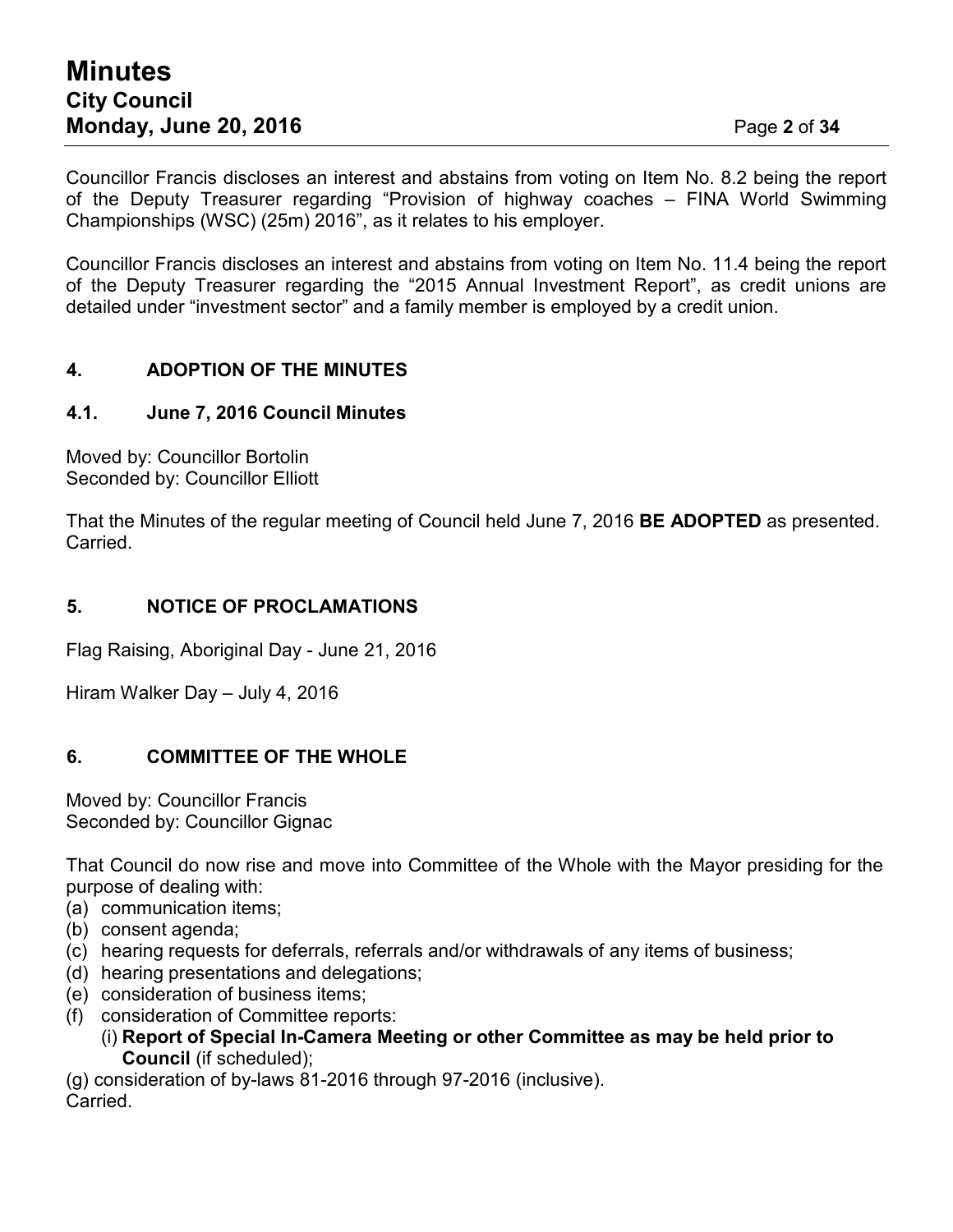#### **7. COMMUNICATIONS INFORMATION PACKAGE**

## **7.1. Correspondence - June 20, 2016**

Moved by: Councillor Holt Seconded by: Councillor Kusmierczyk

Decision Number: CR385/2016

That the following Communication Items 7.1.1 to 7.1.12 inclusive, as set forth in the Council Agenda **BE REFERRED** as noted:

| No.   | <b>Sender</b>              | <b>Subject</b>                                                 |  |
|-------|----------------------------|----------------------------------------------------------------|--|
| 7.1.1 | <b>Councillor Paul</b>     | Overview of Future-Ready Economy Forum                         |  |
|       | <b>Borrelli</b>            | Note & File                                                    |  |
|       |                            | SI2016                                                         |  |
| 7.1.2 | <b>Councillor Hilary</b>   | Overview of Federation of Canadian Municipalities (FCM)        |  |
|       | Payne                      | Conference.                                                    |  |
|       |                            | Note & File                                                    |  |
|       |                            | <b>MMF2016</b>                                                 |  |
| 7.1.3 | <b>Dillon Consulting</b>   | Notice of Public Information Centre (PIC) for Town of          |  |
|       | Limited                    | Tecumseh regarding Transportation Master Plan.                 |  |
|       |                            | <b>City Engineer</b>                                           |  |
|       |                            | General Manager, Transit Windsor                               |  |
|       |                            | <b>Corporate Leader, Transportation Services</b>               |  |
|       |                            | Note & File                                                    |  |
|       |                            | MT2016                                                         |  |
| 7.1.4 | Canadian Union of          | Public review on future of Canada Post.                        |  |
|       | <b>Postal Workers</b>      | COUNCIL DIRECTION REQUESTED, otherwise Note & File<br>GF2016   |  |
| 7.1.5 | (CUPW)<br>Manager of Urban |                                                                |  |
|       | Design                     | Application of K+S Windsor Salt Inc. for Site Plan Approval to |  |
|       |                            | permit an expansion at 30 Prospect Avenue.<br>Note & File      |  |
|       |                            | ZS/12588                                                       |  |
| 7.1.6 | Association of             | Government to Consult on Expanding Medical Responses           |  |
|       | Municipalities of          | through Fire Services.                                         |  |
|       | Ontario (AMO)              | <b>Fire Chief</b>                                              |  |
|       |                            | <b>City Solicitor</b>                                          |  |
|       |                            | <b>Executive Director, Human Resources</b>                     |  |
|       |                            | <b>Chief Administrative Officer</b>                            |  |
|       |                            | Note & File                                                    |  |
|       |                            | <b>MMA2016</b>                                                 |  |
|       |                            | SF2016                                                         |  |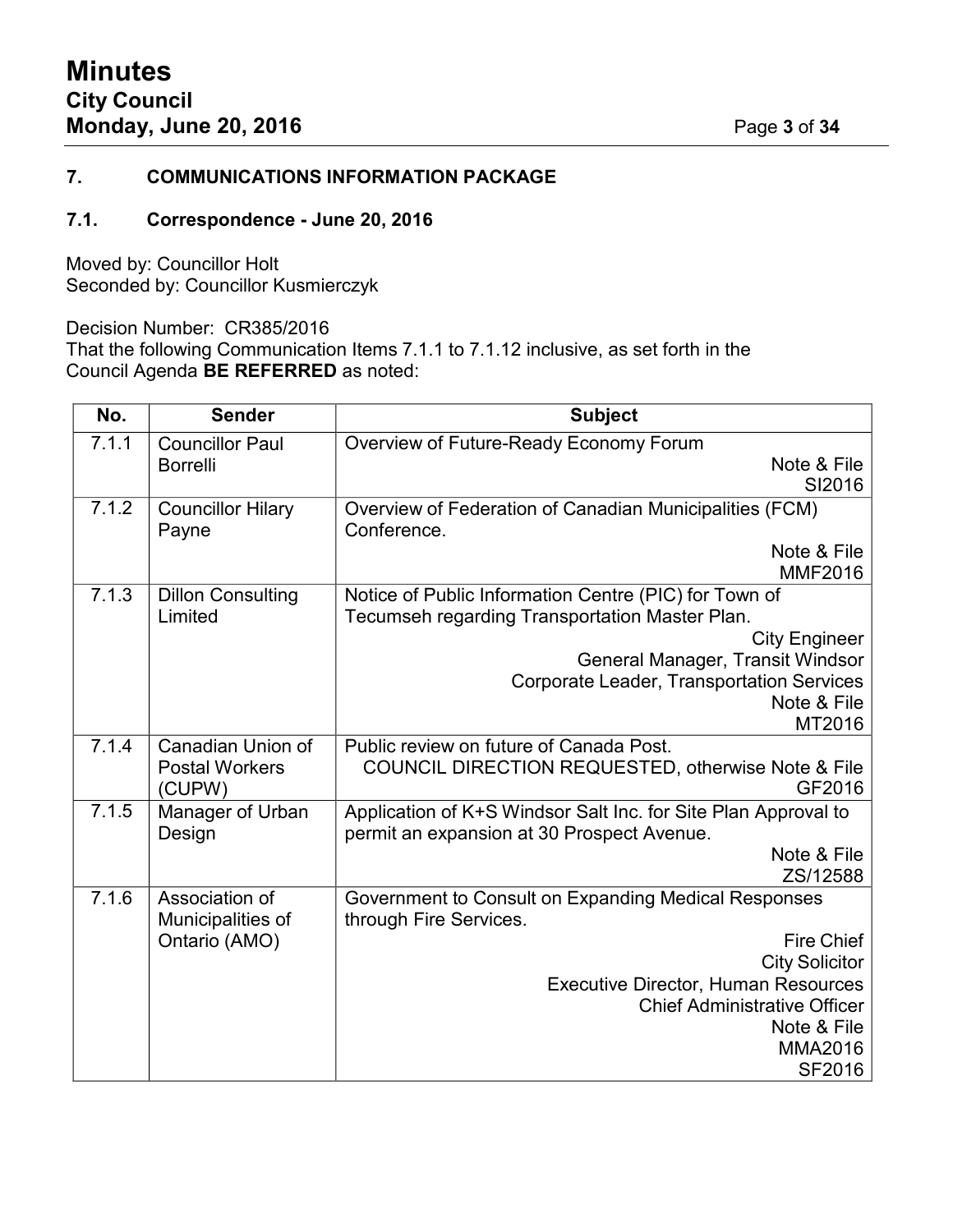# **Minutes City Council Monday, June 20, 2016** Page **4** of **34**

| 7.1.7  | Secretary/Treasurer        | Committee of Adjustment Agenda for June 30, 2016.          |  |  |
|--------|----------------------------|------------------------------------------------------------|--|--|
|        | Committee of               | Note & File                                                |  |  |
|        | Adjustment                 | ZC2016                                                     |  |  |
| 7.1.8  | Service Canada             | Community Plan Annual Update regarding funding for         |  |  |
|        |                            | homelessness.                                              |  |  |
|        |                            | Note & File                                                |  |  |
|        |                            | Executive Director, Housing & Children's Services          |  |  |
|        |                            | GF2016                                                     |  |  |
| 7.1.9  | Ministry of Municipal      | Smart Growth for Our Communities Act, 2015.                |  |  |
|        | <b>Affairs and Housing</b> | <b>City Planner</b>                                        |  |  |
|        |                            | <b>City Solicitor</b>                                      |  |  |
|        |                            | <b>Chief Building Official</b>                             |  |  |
|        |                            | Note & File                                                |  |  |
|        |                            | GPL/3905                                                   |  |  |
| 7.1.10 | <b>Windsor Public</b>      | Minutes of the Windsor Public Library Annual Board Meeting |  |  |
|        | Library                    | held April 19, 2016.                                       |  |  |
|        |                            | Note & File                                                |  |  |
|        |                            | MB2016                                                     |  |  |
| 7.1.11 | <b>Windsor Public</b>      | Minutes of the Windsor Public Library Board Meeting held   |  |  |
|        | Library                    | April 19, 2016.                                            |  |  |
|        |                            | Note & File                                                |  |  |
|        |                            | MB2016                                                     |  |  |
| 7.1.12 | <b>Dillon Consulting</b>   | Pike Creek Drain Notice of Public Meeting                  |  |  |
|        |                            | <b>City Engineer</b>                                       |  |  |
|        |                            | Note & File                                                |  |  |
|        |                            | SW2016                                                     |  |  |

Carried.

## **7.2. Your Quick Gateway (Windsor) Inc. - 2015 Year End Financial Statements - City Wide**

Moved by: Councillor Holt Seconded by: Councillor Kusmierczyk

Decision Number: CR386/2016

THAT the report of the Chief Financial Officer & City Treasurer dated June 2, 2016 regarding the Your Quick Gateway (Windsor) Inc., 2015 Year-End Financial Statements, **BE RECEIVED** for information.

Carried.

Report Number: CM 23/2016 Clerk's File: AF2016 7.2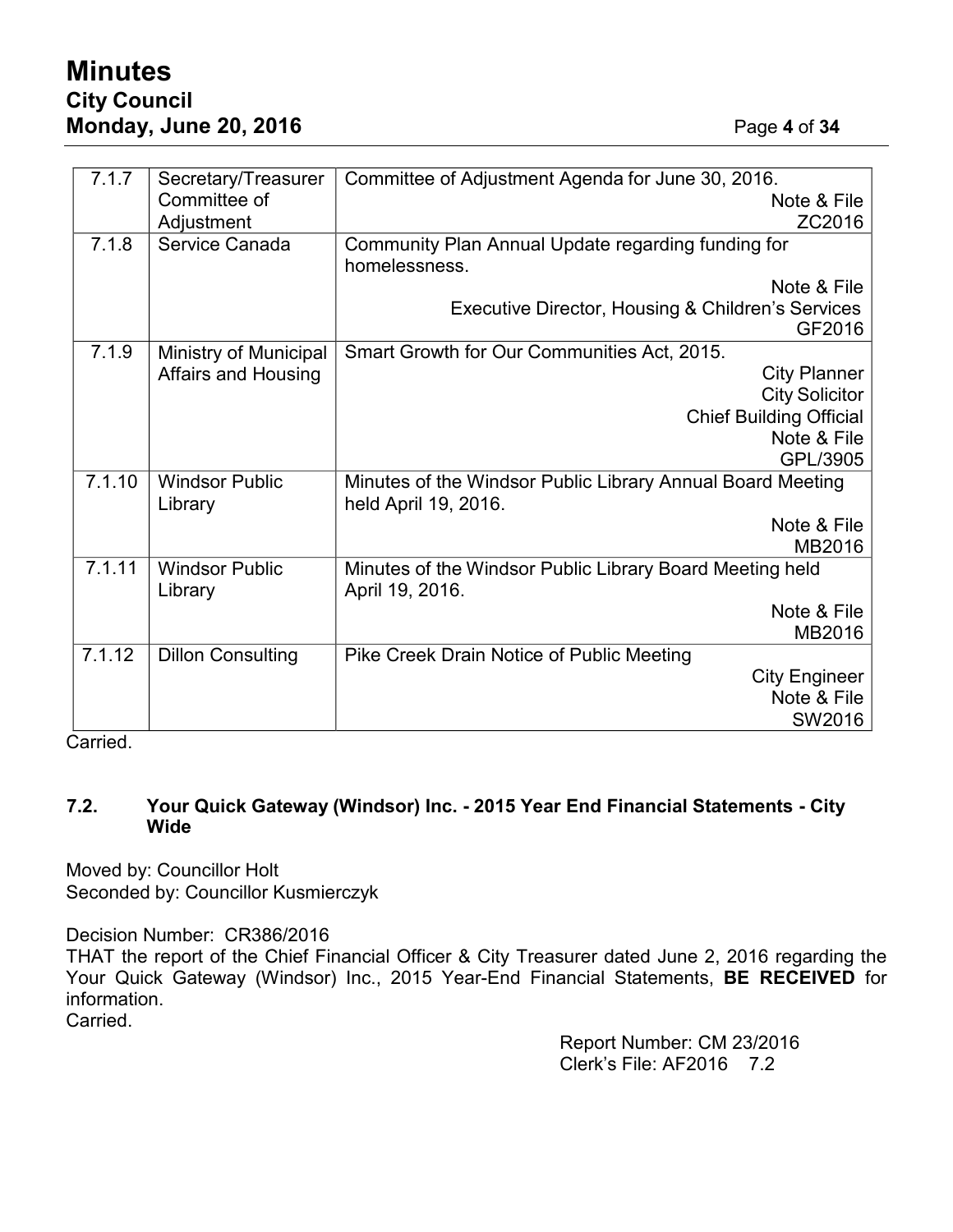## **7.3. Electric Vehicle grant Submission through Plug n' Drive**

Moved by: Councillor Holt Seconded by: Councillor Kusmierczyk

#### Decision Number: CR387/2016

THAT the report of the Senior Manager of Asset Planning dated May 25, 2016 entitled "Electric Vehicle Grant Submission through Plug n' Drive" **BE RECEIVED** for information. Carried.

> Report Number: C 110/2016 Clerk's File: GP2016 7.3

#### **7.4. Ontario Ministry of Labour (MOL) Meeting and Site Visit at Windsor Fire and Rescue Station 6**

Moved by: Councillor Holt Seconded by: Councillor Kusmierczyk

Decision Number: CR388/2016

THAT Council **RECEIVE FOR INFORMATION** the report from the Executive Director of Human Resources with respect to initial Field Visit Report #01348KCLR669 and follow up Field Visit Report and Compliance Orders #01348KDVP730 issued by the Ministry of Labour (MOL) in relation to a worker exposure report submitted to Corporate Health and Safety on December 18<sup>th</sup> 2015.

THAT Council and Administration **BE MADE AWARE** that Windsor Fire and Rescue Services (WFRS), Corporate Facilities Management, and Corporate Health and Safety collaborated successfully to address indoor air quality (IAQ) concerns and non indoor air quality related compliance orders at WFRS Airport Station 6 (formerly numbered as Station 8). Carried.

> Report Number: CM 22/2016 Clerk's File: SF2016 7.4

## **7.5. Ministry of Labour Field Visit Report for a Reported Injury at the Adventure Bay Water Park**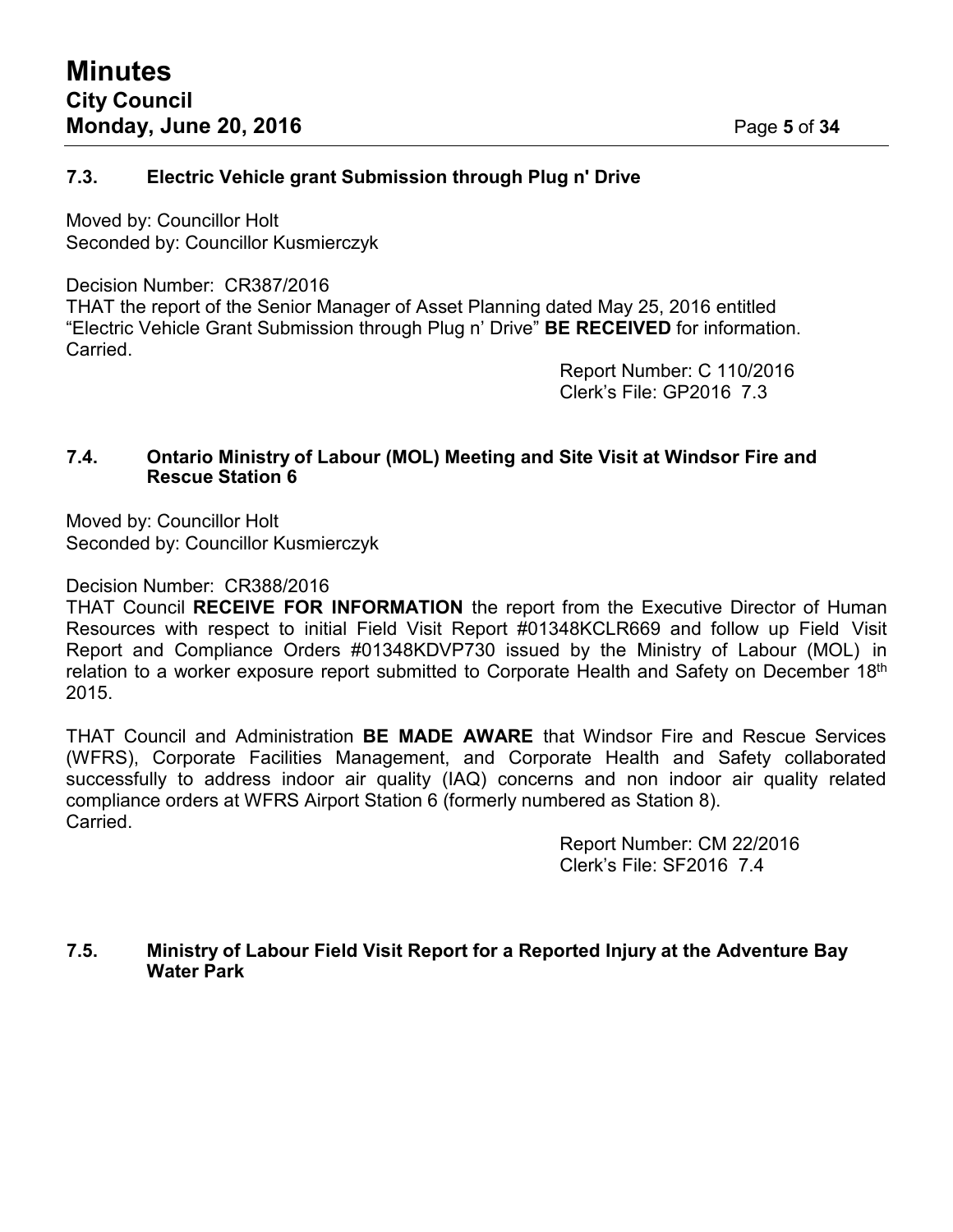# **Minutes City Council Monday, June 20, 2016** Page **6** of **34**

Moved by: Councillor Holt Seconded by: Councillor Kusmierczyk

Decision Number: CR389/2016

THAT City Council **RECEIVE FOR INFORMATION** the report from the Executive Director of Human Resources with respect to the May 6<sup>th</sup>, 2016 Field Visit Report No: 0422KJKN138 issued by the Ministry of Labour (MOL) in relation to a reported injury to a worker at the Adventure Bay Water Park; and

THAT Council and Administration **BE MADE AWARE** that the Recreation & Culture Department, Human Resources and the MOL have worked to ensure that the Adventure Bay Water Park is in compliance with the Occupational Health & Safety Act. There were no orders issued. Carried.

> Report Number: CM 16/2016 Clerk's File: SR2016 7.5

# **8. CONSENT AGENDA**

## **8.1. Municipal Vesting Consideration - 637 Brock - Ward 5**

Moved by: Councillor Marra Seconded by: Councillor Payne

Decision Number: CR390/2016

THAT City Council **AUTHORIZE** that the property located at 637 Brock Street, Roll Number 3739-050-220-01500-0000 be vested in the name of the Municipality; and

THAT City Council **AUTHORIZE** the City Treasurer/designate to remove from the tax roll property taxes in the amount of \$23,582.24 (inclusive of education tax) plus any additional levies or penalties that may be added from the date of this report until the date of actual write-off; and

THAT City Council **APPROVE** the Short Term and Medium Term Expenditures outlined in the financial matters section and preliminarily estimated to cost approximately \$9,500 to address the immediate building condition deficiencies and the use of the Capital Expenditure Reserve Fund to address any ongoing maintenance of this vested property until such time as the property can be sold (charged to 160- XXXX-5010-02942-0131680); and

THAT City Council **AUTHORIZE** transfer of any funds recovered from previous and future tax sales to the Capital Expenditure Reserve Fund (deposited to 160-6990-5010-02942-0229611); and

THAT the City Solicitor (or designate) **BE AUTHORIZED** to file the necessary Request for Reconsideration with the Municipal Property Assessment Corporation (MPAC) with respect to City of Windsor owned taxable/exempt properties; and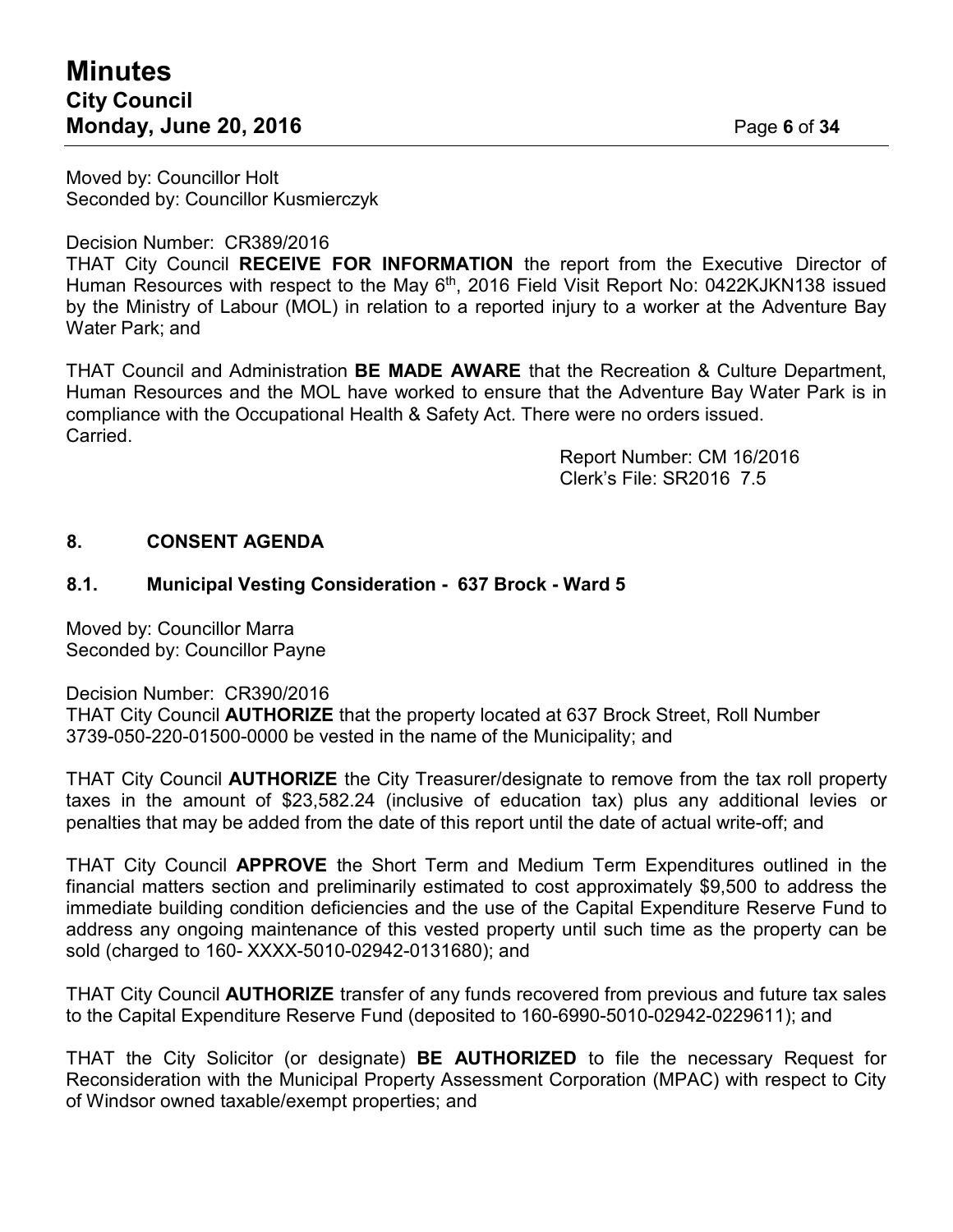THAT the Chief Financial Officer & City Treasurer (or designate) **BE AUTHORIZED** to sign the Minutes of Settlement with respect to City of Windsor owned exempt properties. Carried.

> Report Number: S 101/2016 Clerk's File: APM2016 8.1

## **8.2. Provision of Highway Coaches – FINA World Swimming Championships (WSC) (25m) 2016 - City Wide**

Moved by: Councillor Marra Seconded by: Councillor Payne

Decision Number: CR392/2016

THAT the CAO and City Clerk **BE AUTHORIZED** to sign an Agreement with Coach Canada estimated to be approximately \$310,680 plus HST for approximately 35 highway coaches including fleet and project management for the duration of the FINA World Championships (25m) as per the Host City Agreement (HCA) subject to approval as to content by Event Executive Director, as to legal form by City Solicitor and financial content by the CFO/City Treasurer. Carried.

Councillor Francis discloses an interest and abstains from voting on this matter.

Report Number: C 117/2016 Clerk's File: SR/11543 8.2

## **8.3. Meal Arrangements for Teams – FINA World Swimming Championships (WSC) (25m) 2016 - City Wide**

Moved by: Councillor Marra Seconded by: Councillor Payne

## Decision Number: CR393/2016

THAT the CAO and City Clerk **BE AUTHORIZED** to sign an agreement with St. Clair College Centre for the Arts for approximately \$306,637 plus HST for full board meal service (3 meals per day), for those teams attending the Championships and staying at the Best Western Plus Waterfront and Travelodge hotels on Riverside Drive in Downtown Windsor for the duration of their stay at those hotels for the FINA World Swimming Championships (25m) as per the Host City Agreement (HCA); subject to approval as to content by Event Executive Director, as to legal form by City Solicitor and financial content by the CFO/City Treasurer. Carried.

> Report Number: C 118/2016 Clerk's File: SR/11543 8.3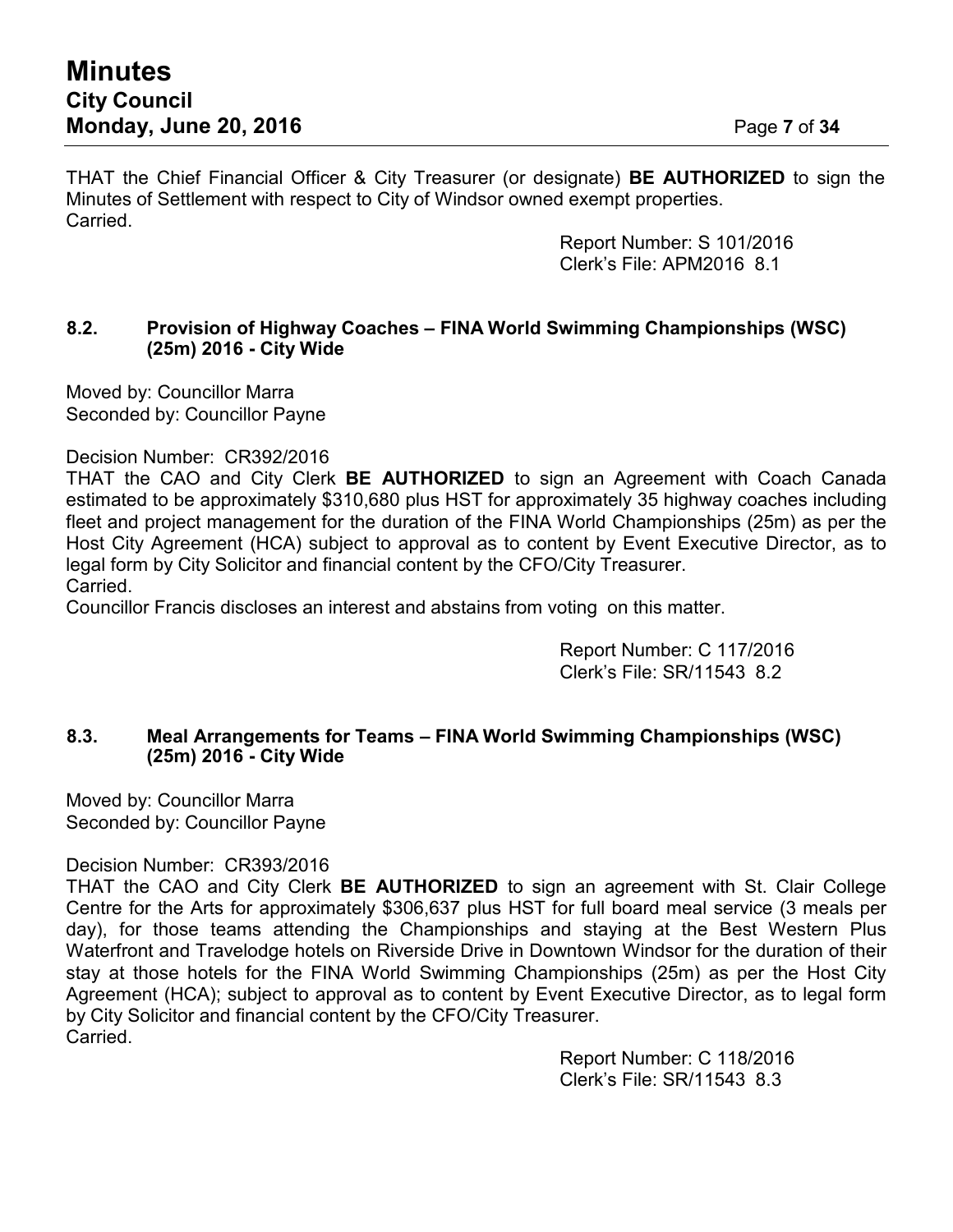## **8.4. Tender No. 81-16 Washroom Building - Jackson Park - Ward 3**

Moved by: Councillor Marra Seconded by: Councillor Payne

#### Decision Number: CR394/2016

THAT Council **APPROVE** the construction of an accessible washroom/change room building in Jackson Park attached as per appendix "A" and further;

THAT the Chief Administrative Officer and the City Clerk **BE AUTHORIZED** to sign a contract with Rainbow Painting & Decorating Inc. satisfactory in form to the City Solicitor, in technical content to the Executive Director of Parks and in financial content to the City Treasurer and Chief Financial Officer for the supply and installation of a new accessible washroom/ change room at Jackson Park.

## **FINAL CONTRACT PRICE \$289,925**

## **TOTAL PRICE INCLUDING HST: \$327,615**

## **PROJECT CHARGED:**

Regional Parks Project- Jackson ID# 7151013

THAT \$135,887 in additional funding **BE TRANSFERRED** for the Jackson Park Washroom/ Change room from Capital Project 7161024 - Regional Parks Mic Mac 2016. The work identified in Project 7161024, Mic Mac Cullen lighting, will be deferred to the 2017 Capital Budget process.

THAT Council **APPROVE** the reuse and relocation of the existing washroom building steel frame as a picnic/shade structure in Jackson Park to be implemented with \$40,000 in funding from Project ID# 7093001, the Health Canada Climate Change Grant administered by Public Works – Pollution Control, Environmental Sustainability and Climate Change as per the Heat Alert And Response Plan. Carried.

> Report Number: C 107/2016 Clerk's File: SR/12394

**Appendices** Appendix A

## **8.5. Concession Operations RFP 2016 – Successful Proponent-City Wide**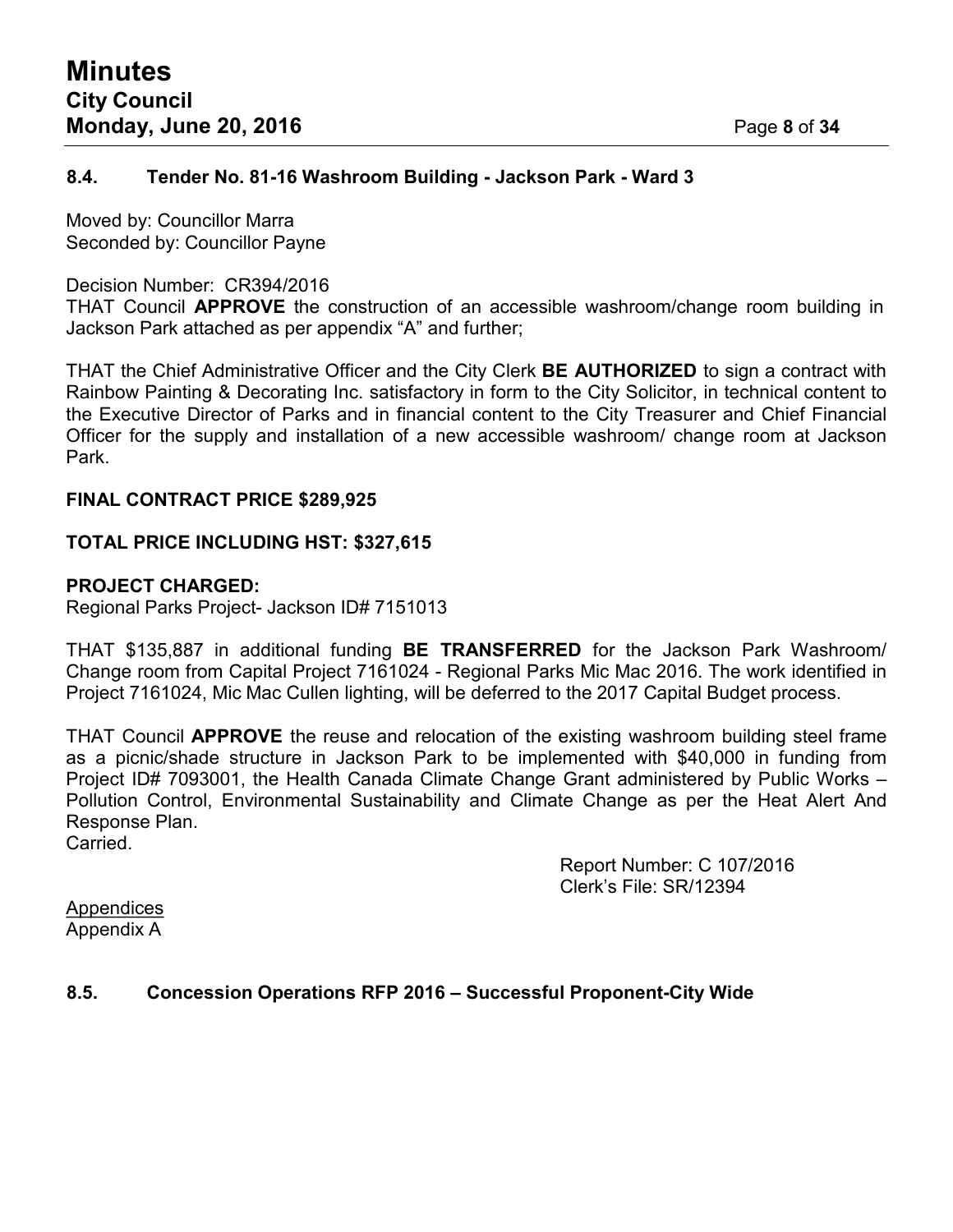Moved by: Councillor Marra Seconded by: Councillor Payne

#### Decision Number: CR395/2016

THAT the CAO and City Clerk **BE AUTHORIZED** to execute an agreement with CGC Concessions Group Canada Inc. with payments to the City in the amount of \$35,000 plus tax annually for a five year period with the option for five additional years (at \$35,000 plus tax annually) for the right to operate the concessions at Adie Knox Arena, Forest Glade Arena, South Windsor Recreation Complex and the WFCU Centre Community Area (does not include the main bowl) satisfactory in form to the City Solicitor, in financial content to City Treasurer, and in technical content to the Executive Director of Recreation & Culture. Carried.

> Report Number: C 99/2016 Clerk's File: SR/12584 8.5

#### **8.6. Award of Tender 77-16 - Fire Hall No. 6 & Emergency Operations Centre - Ward 9**

Moved by: Councillor Marra Seconded by: Councillor Payne

Decision Number: CR391/2016

**I.** THAT the following low tender to construct the new Fire Hall No.6 & Emergency Operations Centre **BE ACCEPTED:**

Loaring Construction Inc. **TENDER NO.:** RFT 77-16 **BASE TENDER PRICE:** \$4,953,669.00 (Excluding HST) **PROVISIONAL ITEM:** \$8,805.00 (Excluding HST) **ACCOUNT CHARGED:** 007-5410-7P01-02942-7145007

And further, that the Chief Administrative Officer and the City Clerk, **BE AUTHORIZED** to execute the contract to the low bidder, satisfactory in form to the City Solicitor, in financial content to the City Treasurer and in technical content to the City Engineer; and

**II.** THAT **APPROVAL BE GIVEN** to fund the estimated project shortfall of \$267,823 from the following sources:

| a) Emergency Preparedness Plan (Project ID#7029030)          | \$25,490                |
|--------------------------------------------------------------|-------------------------|
| b) Anticipated proceeds from Sale of Surplus Fire Hall Lands | $\frac{1}{2}$ \$242.333 |
| <b>Total Additional Funding</b>                              | \$267,823               |

and, that the overall project budget for the new Fire Station #6 and EOC **BE REVISED** to be \$6,787,823.00.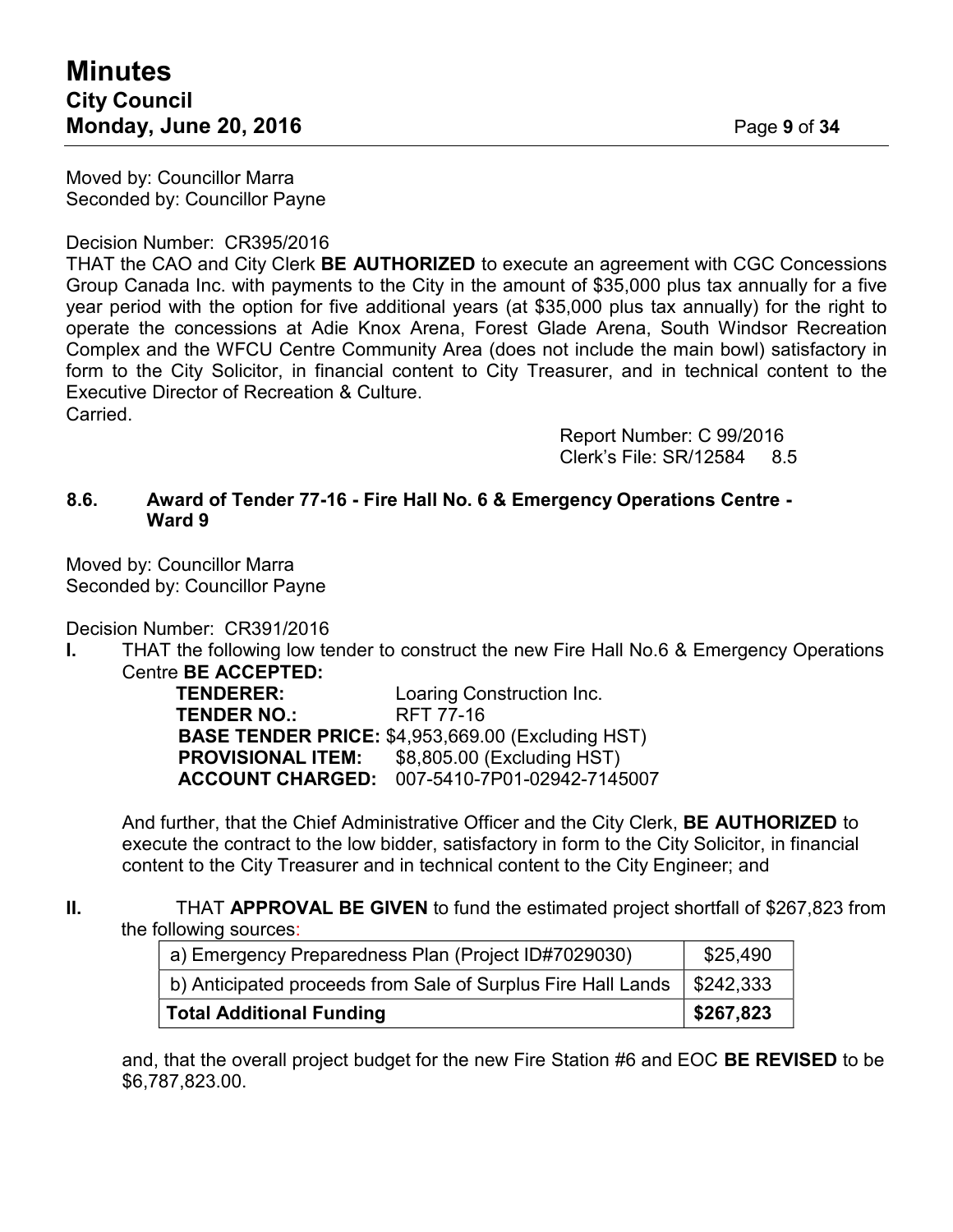III. THAT the Fire Hall No. 2 and Fire Hall No. 5 Project Update report (Schedule A) **BE RECEIVED** for information.

Carried.

Report Number: C 116/2016 Clerk's File: SF/12369 8.6

## **8.7. A By-Law for the Installation of Streetlights and Construction of Curbs and Gutters and Boulevard Restoration on Meldrum Road from Tecumseh Road East to Ypres Boulevard**

Moved by: Councillor Marra Seconded by: Councillor Payne

Decision Number: CR396/2016

- **I.** THAT Council **ADOPT** By-Law 81/2016 for the installation of streetlights, construction of curbs and gutters, and boulevard restoration on Meldrum Road from Ypres Avenue to Tecumseh Road East as a Local Improvement in accordance with Section 5 of Ontario Regulation 586/06, made under *Municipal Act 2001.*
- **II.** THAT the City Engineer **BE AUTHORIZED** to proceed with the tendering and Award of Tender to the low bidder, subject to the tender meeting project specifications, and being within the approved estimated budget; and subject to the terms and conditions of the City of Windsor's Purchasing By-law 93-2012; and that the Chief Administrative Officer and City Clerk **BE AUTHORIZED** to sign a contract with the low tenderer, satisfactory in form to the City Solicitor, in financial content to the City Treasurer, and in technical content to the City Engineer.

Carried.

Report Number: C 121/2016 Clerk's File: SW/12474 8.7

# **8.8. Semi annual Capital Variance report - as of March 31, 2016**

Moved by: Councillor Marra Seconded by: Councillor Payne

Decision Number: CR397/2016

THAT City Council **RECEIVE FOR INFORMATION** the 2016 Life-to-Date Capital Project Variance Report as at March 31, 2016 as presented by the Chief Financial Officer and City Treasurer, and

THAT City Council **APPROVE** the capital transfers to/from projects as identified in the Financial Matters section of this report. Carried.

> Report Number: C 114/2016 Clerk's File: AFB/12131 8.8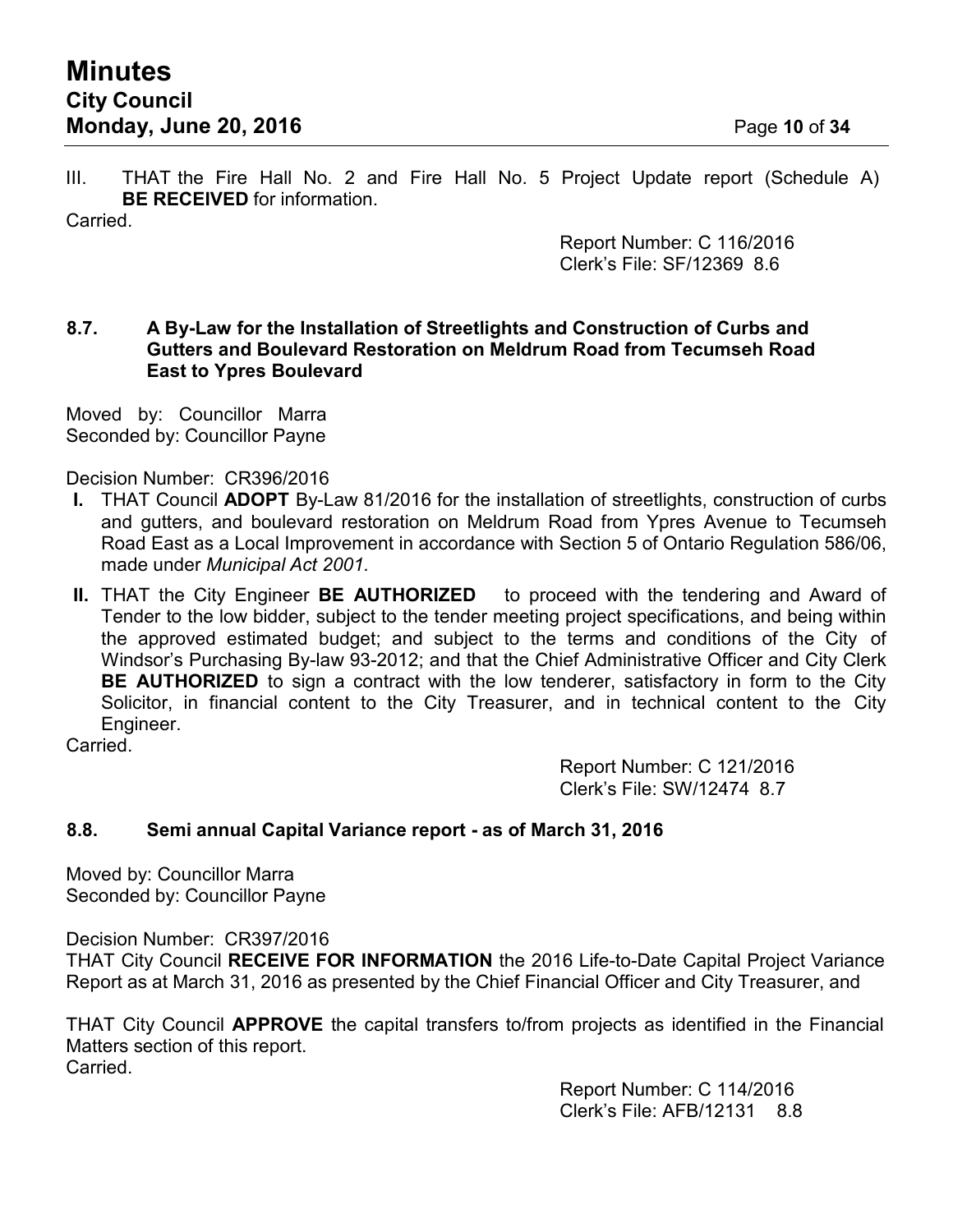#### **8.9. City Wide - Award of RFP 11-16: Heritage Architect for Projects at Willistead, Mackenzie Hall and the Jackson Park Entrance Gate**

Moved by: Councillor Marra Seconded by: Councillor Payne

## Decision Number: CR398/2016

THAT Council APPROVE the Award of RFP 11-16 for a Heritage Architect to provide professional consulting services for restoration work at Willistead, Mackenzie Hall and the Jackson Park Gate, to Goldsmith, Borgal & Company Limited, in accordance with their proposal for Architectural Services dated March 10, 2016, for an all inclusive lump sum fee of \$274,800.00 + HST; and

THAT the CAO and City Clerk **BE AUTHORIZED** to sign an agreement satisfactory in form to the City Solicitor, in technical content to the City Engineer, and in financial content to the City Treasurer.

**Carried** 

Report Number: C 97/2016 Clerk's File: SR/12585 8.9

# **8.10. Minutes of the Windsor Bicycling Committee of its meeting held March 30, 2016**

Moved by: Councillor Marra Seconded by: Councillor Payne

Decision Number: CR399/2016 ETPS 386 THAT the Minutes of the Windsor Bicycling Committee of its meeting held March 30, 2016 **BE RECEIVED** for information. Carried.

> Report Number: SCM 60/2016 Clerk's File: MB2016 8.10

## **8.11. The minutes of the Town and Gown Committee of its meeting held February 23, 2016**

Moved by: Councillor Marra Seconded by: Councillor Payne

Decision Number: CR400/2016 ETPS 388 THAT the Minutes of the Town and Gown Committee of its meeting held February 23, 2016 **BE RECEIVED** for information. Carried.

> Report Number: SCM 71/2016 Clerk's File: MB2016 8.11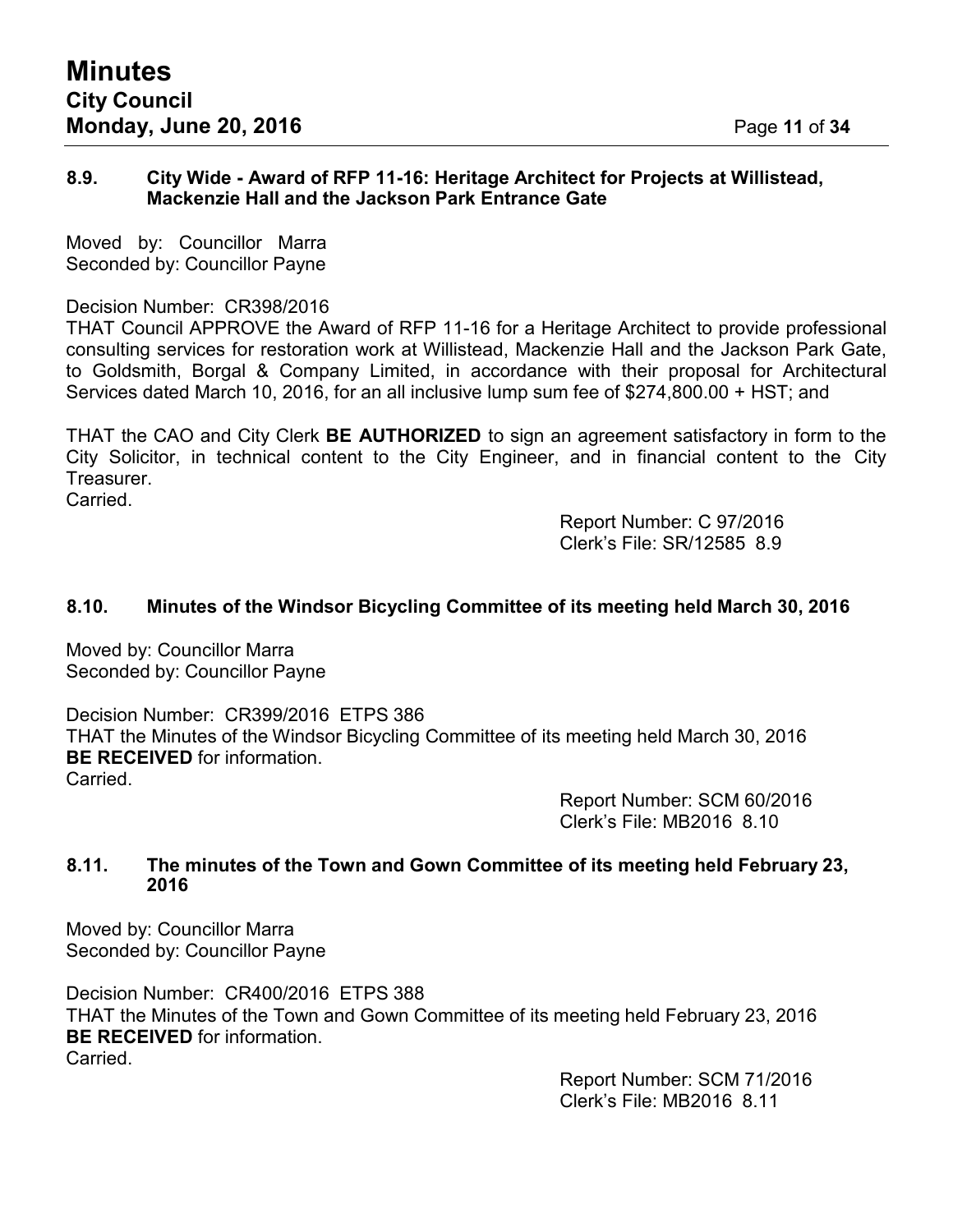#### **8.12. Minutes of the Essex-Windsor Solid Waste Authority Regular Board Meeting held February 2, 2016**

Moved by: Councillor Marra Seconded by: Councillor Payne

Decision Number: CR401/2016 ETPS 389 THAT the Minutes of the Essex-Windsor Solid Waste Authority Regular Board Meeting held February 2, 2016 **BE RECEIVED** for information. Carried. Report Number: SCM 75/2016

Clerk's File: MB2016 8.12

## **8.13. Report on the results of the Life Cycle Costing Evaluation of the Transit Windsor Fleet - City Wide**

Moved by: Councillor Marra Seconded by: Councillor Payne

Decision Number: CR402/2016 ETPS 393 THAT the Transit Windsor Lifecycle Costing Report and Fleet Asset Management Plan, **BE RECEIVED** for information; and

THAT the Transit Windsor Board of Directors **ENDORSE** the following recommendations:

THAT City Council **ADOPT** in principle, subject to future funding decisions, a maximum12 year life cycle level of service for the Transit Windsor fleet, and that the financial details for implementing such a plan beyond 2020 be included in the full 20 year asset funding model report being developed by Asset Planning, for consideration along with similar plans for all other major assets and,

THAT should the increased matching funding for transit not materialize such that the bus replacement plan cannot be achieved that Administration **REPORT** to City Council on an alternate replacement schedule, funding plan and associated operating impact; and

THAT the following recommendation **BE BROUGHT BACK** to Council for consideration when applicable funding announcements are made:

THAT City Council APPROVE the pre-commitment of capital funds in the amount of \$10,021,000 as identified in the financial matters section, on the condition that matching funding becomes available from senior levels of government and that those funds be earmarked for the replacement of 32 buses in the Transit Windsor fleet over the 2017, 2018, 2019 and 2020 years.

Carried.

Report Number: S 74/2016 Clerk's File: MT2016 8.13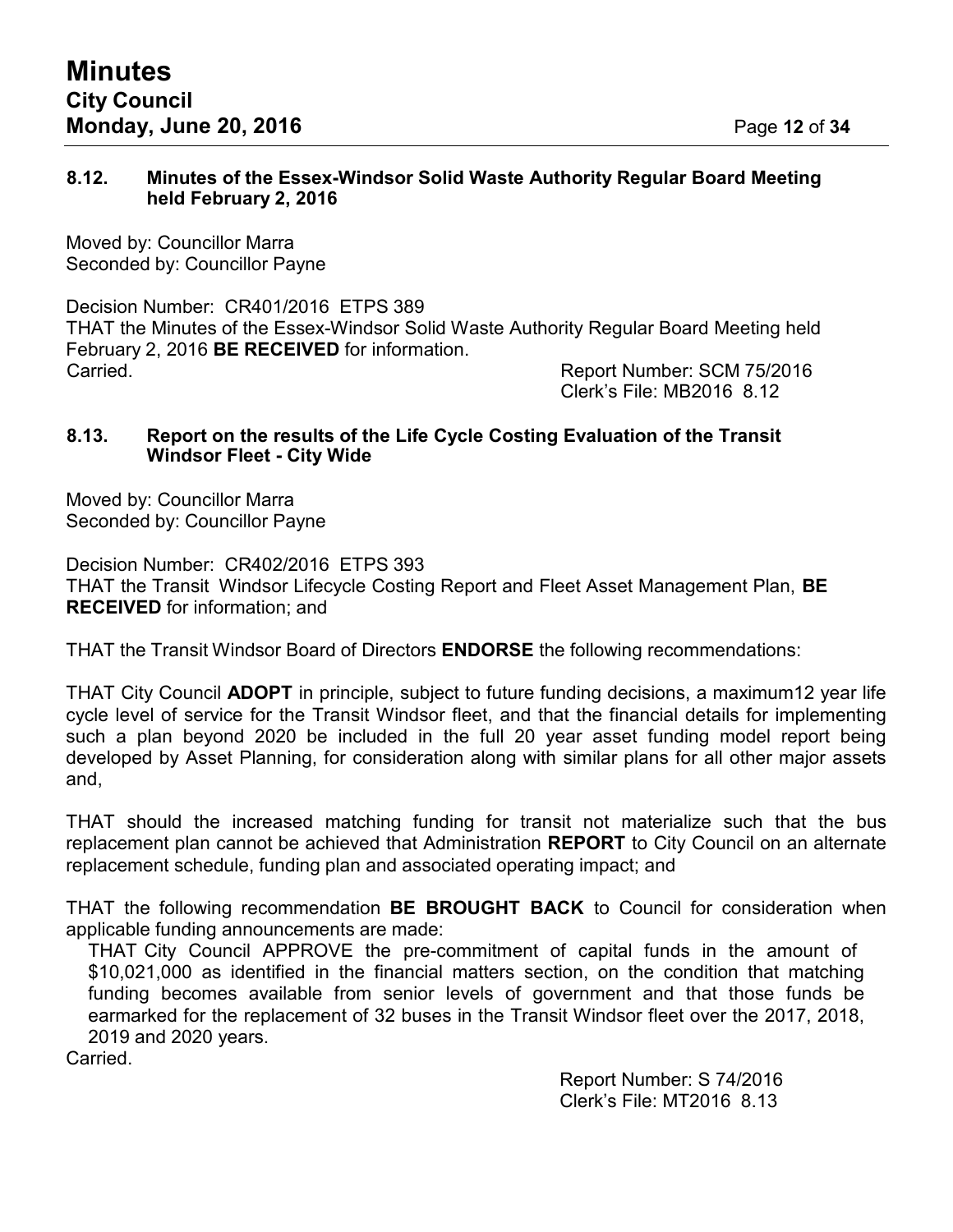## **8.15. Proposed Concrete Curb and Gutter and Boulevard Restoration on Byng Road from Lappan Avenue to Melinda Street - Ward 10**

Moved by: Councillor Marra Seconded by: Councillor Payne

# Decision Number: CR404/2016 ETPS 391

- **I.** THAT Council **DIRECT** Administration to develop a Policy and Priority listing regarding council resolutions and their application to the local improvement process to provide a consistent and transparent means of determining Local Improvement budgets; and
- **II.** THAT the petition regarding the construction of curb and gutter, storm sewer, and boulevard restoration on Byng Rd. from Lappan Ave. to Melinda St., as shown located on attached Drawing C-3339 and the attached memo from the City Engineer to address the requirements of Section 6 of Ontario Regulation 586/06, be **EXECUTED** and the requirements regarding the notices to the public and owners of the lots liable to be specially charged with respect to the work, as required by Section 6 of Ontario Regulation 586/06, **BE UNDERTAKEN**, said notices to be in content as per the report of the City Engineer, and that this Local Improvement be made subject to Administration's Policy and Priority listing developed as per recommendation 1.

Carried.

Appendices Drawing C-3339 Memo

Report Number: S 34/2016 Clerk's File: SK.12471 8.15

# **8.16. Minutes of the Windsor Licensing Commission of its meeting held March 23, 2016**

Moved by: Councillor Marra Seconded by: Councillor Payne

Decision Number: CR405/2016 ETPS 387 THAT the Minutes of the Windsor Licensing Commission of its meeting held March 23, 2016 **BE RECEIVED** for information. Carried.

Report Number: SCM 62/2016 Clerk's File: MB2016 8.16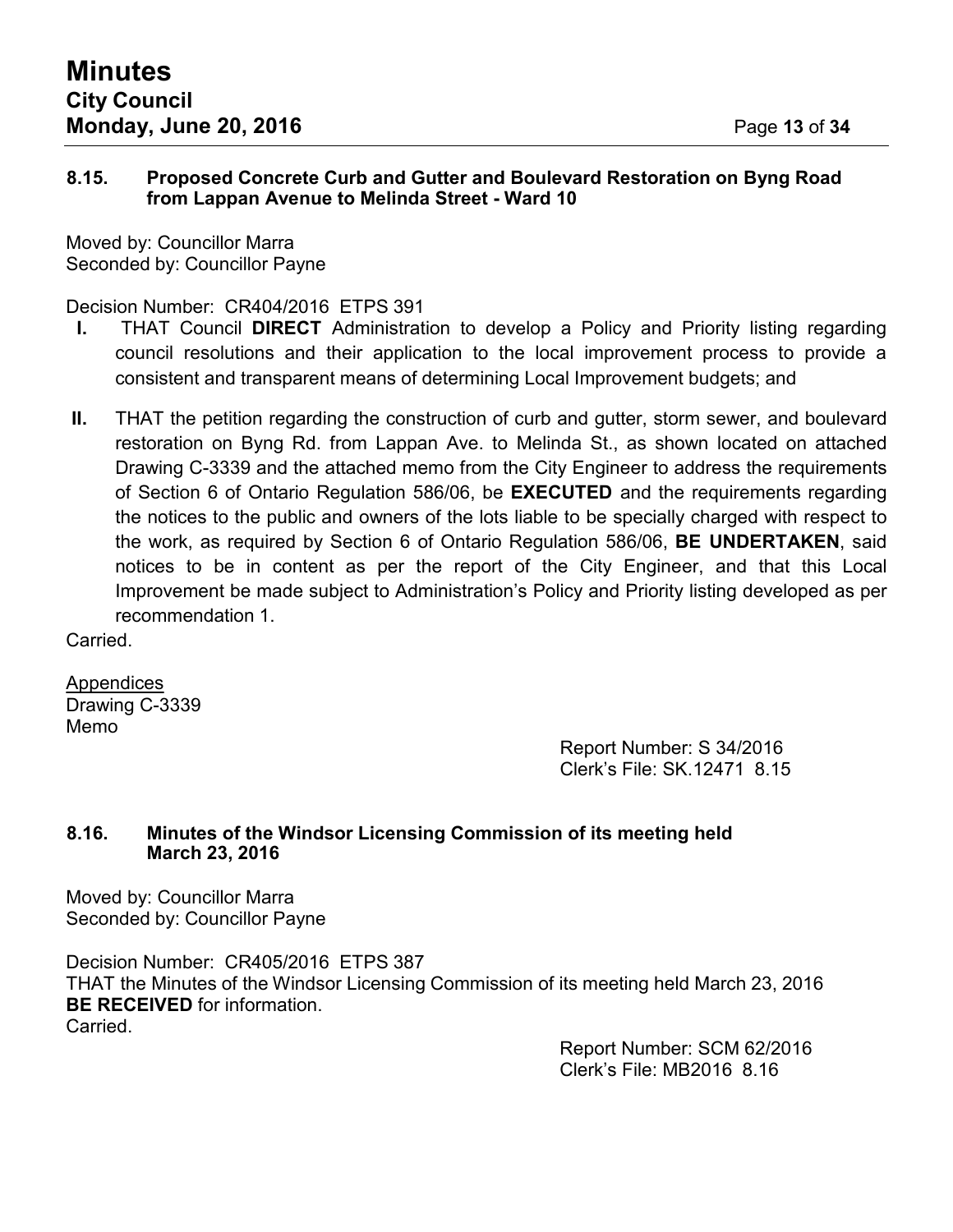## **8.17. Minutes of the Diversity Committee of its meeting held February 18, 2016**

Moved by: Councillor Marra Seconded by: Councillor Payne

Decision Number: CR406/2016 SDHC 406 THAT the Minutes of the Diversity Committee of its meeting held February 18, 2016 **BE RECEIVED** for information. Carried.

> Report Number: SCM 67/2016 Clerk's File: MB2016 8.17

## **8.18. The 2nd Annual Report to the Community on the Windsor Essex 10 Year Housing & Homelessness Plan**

Moved by: Councillor Marra Seconded by: Councillor Payne

Decision Number: CR407/2016 SDHC 404 THAT the Windsor Essex 2015 Annual Report to the Community **BE RECEIVED** for information purposes; and further,

THAT the Windsor Essex 2015 Annual Report to the Community **BE APPROVED** for submission to the Ministry of Municipal Affairs and Housing June 30th as outlined in the *Housing Services Act.* Carried.

> Report Number: S 105/2016 Clerk's File: GM/11710 8.18

# **8.19. Mayor's Arts Awards 2016 City Wide**

Moved by: Councillor Marra Seconded by: Councillor Payne

Decision Number: CR408/2016 SDHC 408 THAT the report regarding the awarding of the Mayor's Arts Awards 2016 **BE RECEIVED** for information. Carried.

> Report Number: S 103/2016 Clerk's File: APR/10206 8.19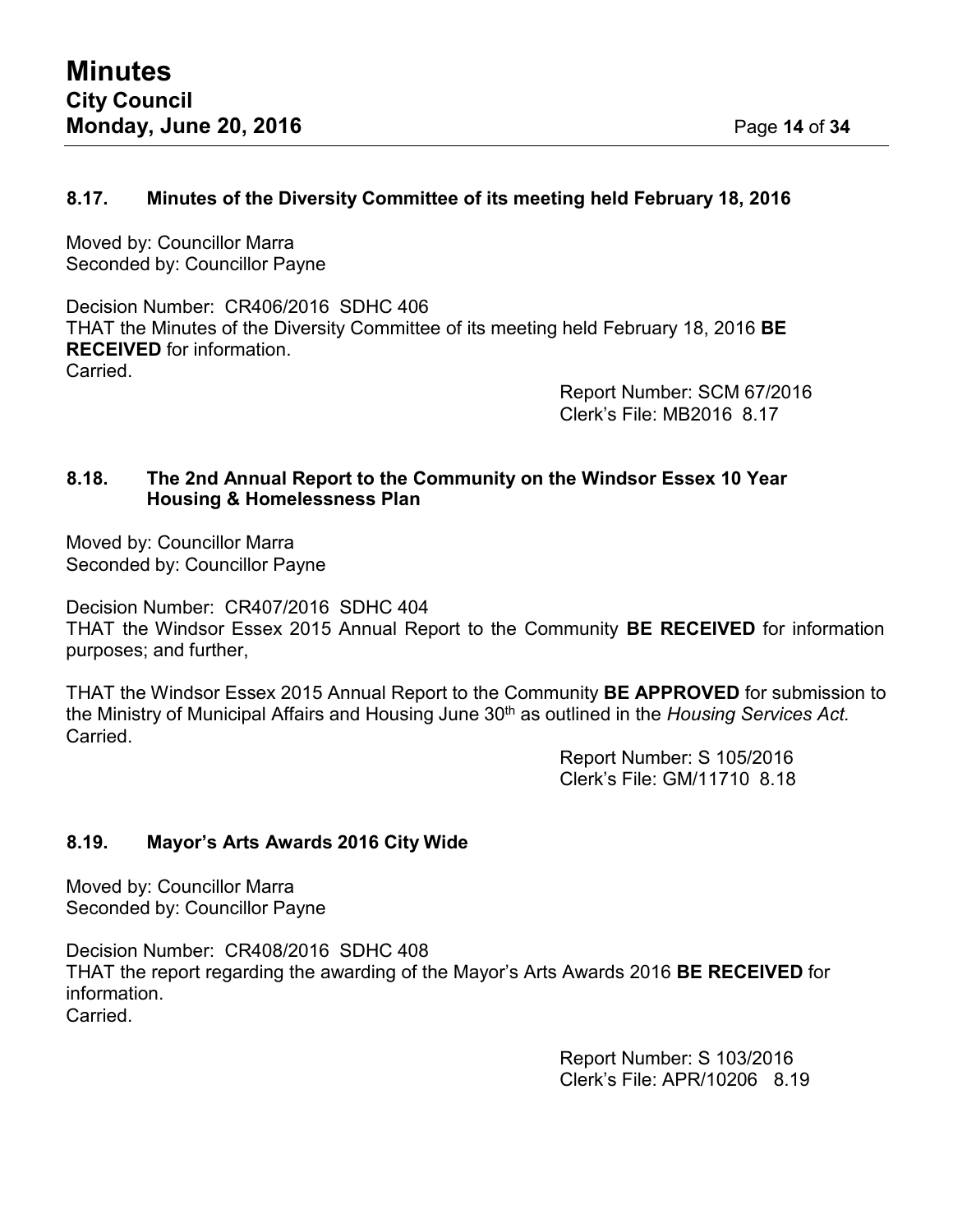## **8.20. 2015 Recreation and Culture Community Impact Report City Wide**

Moved by: Councillor Marra Seconded by: Councillor Payne

Decision Number: CR409/2016 SDHC 409 THAT the report from the Manager of Cultural Affairs on the 2015 Recreation and Culture Community Impact Report **BE RECEIVED**. **Carried** 

Report Number: S 100/2016 Clerk's File: SR2016 8.20

## **8.21. Minutes of the Executive Committee and Board of Directors, Willistead Manor, Inc. held May 12, 2016**

Moved by: Councillor Marra Seconded by: Councillor Payne

Decision Number: CR410/2016 SDHC 407 THAT the Minutes of the Executive Committee and Board of Directors, Willistead Manor, Inc. of its meeting held May 12, 2016 **BE RECEIVED** for information. Carried.

Report Number: SCM 80/2016 Clerk's File: MB2016 8.21

# **8.22. City of Windsor Celebrates Canada's 150th Birthday in 2017 - City Wide**

Moved by: Councillor Marra Seconded by: Councillor Payne

Decision Number: CR411/2016 SDHC 410 THAT the report from the Manager of Cultural Affairs and the Manager of Community Development on the SESQUI mobile media travelling exhibition **BE RECEIVED**; and further

THAT Windsor's participation in the SESQUI exhibition **BE ENDORSED** as a City hosted event as part of Canada's 150th anniversary celebrations; and further

THAT City Council **AUTHORIZE** the Executive Director of Recreation and Culture or designate to develop supplementary programming to enhance the opportunity for Windsorites; and further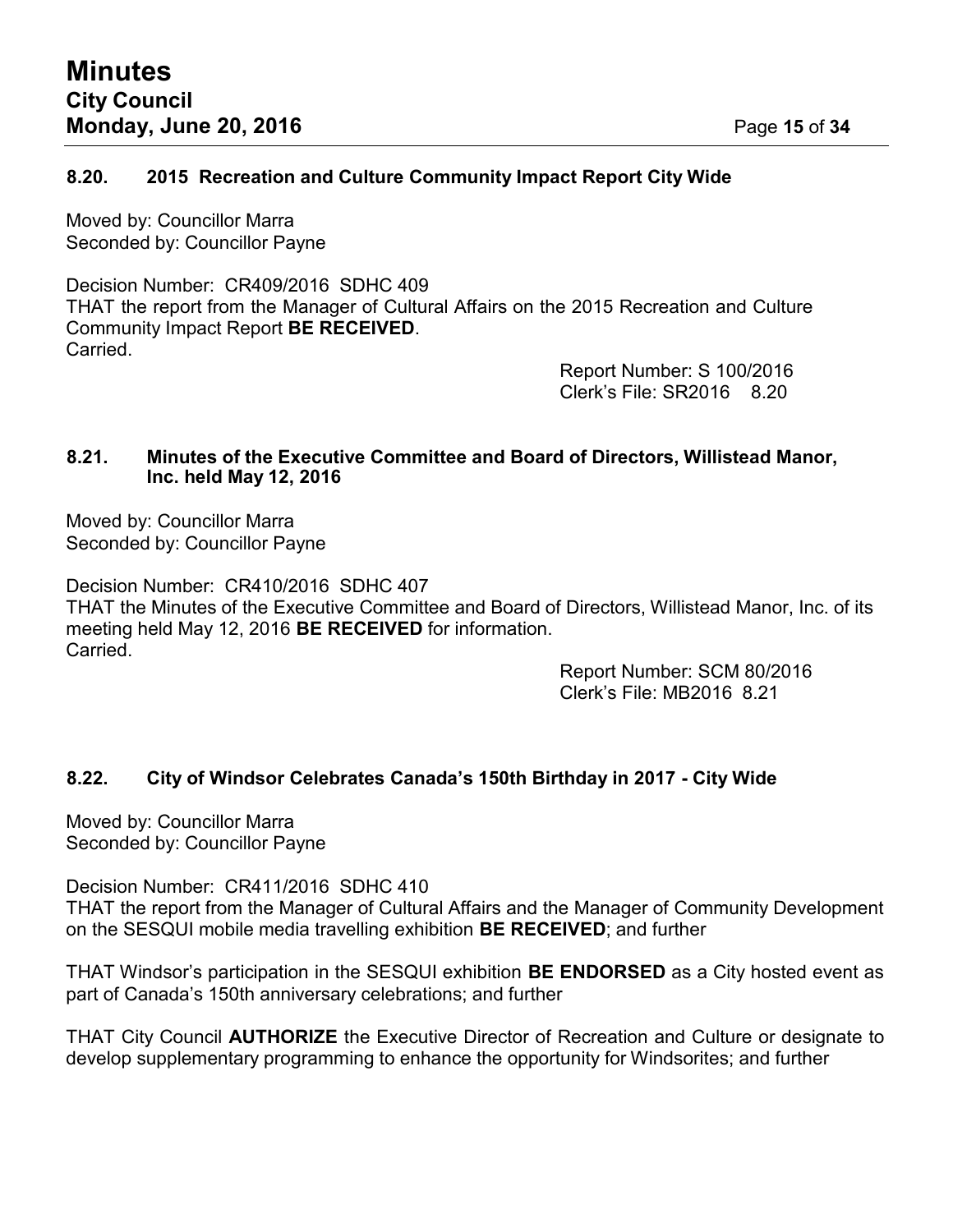THAT City Council **AUTHORIZE** the Executive Director of Recreation and Culture or designate to pursue any grant opportunities to enhance the experiences of the Sesquicentennial which would include the submission of grants, the signing of any agreements and reporting back to Council, satisfactory in form to the City Solicitor and financial content to City Treasurer; and further

THAT the Chief Administrative Officer and City Clerk **BE AUTHORIZED** to sign the Agreement to host the SESQUI travelling exhibition, satisfactory in form to the City Solicitor, financial content to the City Treasurer, and in content to the Executive Director of Recreation and Culture. Carried.

> Report Number: S 102/2016 Clerk's File: SR2016 8.22

## **8.23. Poverty Reduction Presentation**

Moved by: Councillor Marra Seconded by: Councillor Payne

Decision Number: CR412/2016 SDHC405 THAT the presentation by Laura Tucker and Adam Vasey from Pathway to Potential regarding Social Innovation **BE RECEIVED**. Carried. Report Number: SCM 97/2016

Clerk's File: SS2016 8.23

#### **8.24. 2015 Year End Risk Management Report - City Wide**

Moved by: Councillor Marra Seconded by: Councillor Payne

Decision Number: CR413/2016 EC 260 THAT the report of the City Solicitor dated April 27, 2016 entitled "2015 Year End Risk Management Report" **BE RECEIVED** for information. Carried. Report Number: C 87/2016

Clerk's File: AL2016 8.24

#### **8.25. Ward Fund Expenditures (July 2015 - December 2015) - City Wide**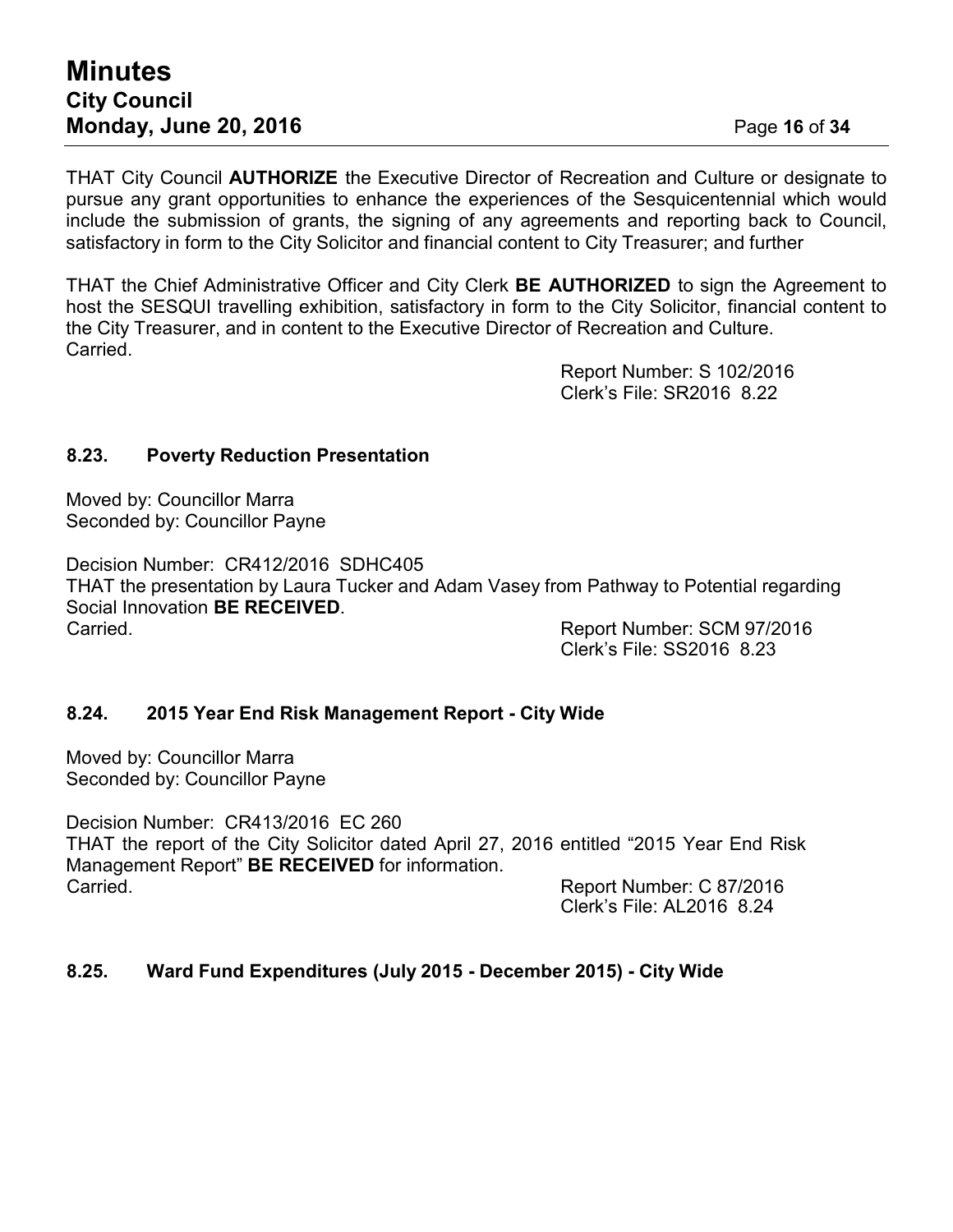Moved by: Councillor Marra Seconded by: Councillor Payne

Decision Number: CR414/2016 EC 261

THAT the report of the Chief Financial Officer & City Treasurer dated May 10, 2016 entitled "Ward Fund Expenditures (July 2015 – December 2015)" **BE RECEIVED** for information, with the following corrections:

Ward 5 – 2015 Commitments:

a) Replace "LED Lighting Ford Test Track" with "Solar Powered LED Lighting Ford Test Track"; b) For Ford City Banners – the amount should be \$4,900 as opposed to \$6,100.

Carried.

Report Number: CM 17/2016 Clerk's File: AF2016 8.25

## **8.26. PwC Internal Audit Risk Assessment and Plan 2016-17**

Moved by: Councillor Marra Seconded by: Councillor Payne

Decision Number: CR415/2016 EC 256 THAT the report of PricewaterhouseCoopers entitled "PwC Internal Audit Risk Assessment and Plan 2016-17" dated May 30, 2016 **BE APPROVED**. Carried.

> Report Number: SCM 82/2016 Clerk's File: AF2016 8.26

#### **8.27. PwC Year in Review 2015-16**

Moved by: Councillor Marra Seconded by: Councillor Payne

Decision Number: CR416/2016 EC 257 THAT the report of PricewaterhouseCoopers dated May 30, 2016 entitled "PwC Year in Review 2015-16" **BE RECEIVED** for information. Carried.

> Report Number: SCM 83/2016 Clerk's File: AL2016 8.27

## **8.28. Succession Planning - Pilot Project (PwC)**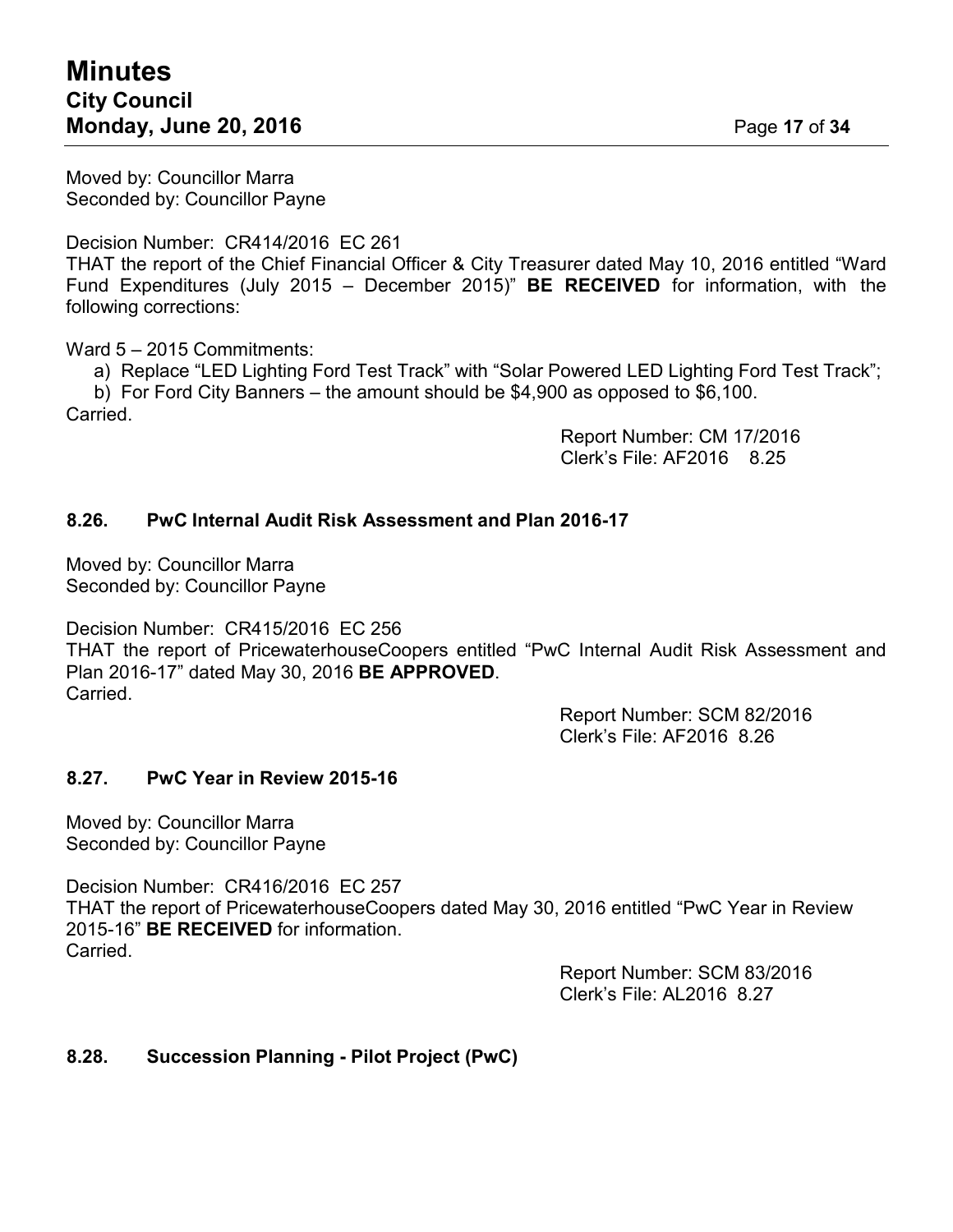Moved by: Councillor Marra Seconded by: Councillor Payne

Decision Number: CR417/2016 EC 258 THAT the report of PricewaterhouseCoopers dated April 29, 2016 entitled "Succession Planning – Pilot Project" **BE RECEIVED** for information. Carried.

> Report Number: SCM 87/2016 Clerk's File: AL2016 8.28

## **8.29. Management Action Plan for PwC "Succession Planning" Internal Audit Report**

Moved by: Councillor Marra Seconded by: Councillor Payne

Decision Number: CR418/2016 EC 259

THAT City Council **AUTHORIZE** administration to proceed to implement the Management Action Plan in response to the findings from the "Succession Planning" internal audit report; and

THAT City Council **DIRECT** administration to report on the progress of the implementation of the Management Action Plan and that these reports should coincide with Pricewaterhouse Coopers LLP's quarterly reports to Council. Carried.

> Report Number: S 98/2016 Clerk's File: AF/11247 8.29

Moved by: Councillor Marra Seconded by: Councillor Payne

Decision Number: CR422/2016

THAT City Council **RECEIVE** the information provided in the report in regards to final tax bills and billing due dates FOR INFORMATION; and further,

THAT City Council **APPROVE** the 2016 Municipal Tax Rates as presented in Table 1; and further,

THAT City Council **APPROVE** the 2016 Business Improvement Area Rates as presented in Table 2; and further,

THAT City Council **MAINTAIN** the prescribed maximum rate for late payment charges as follows: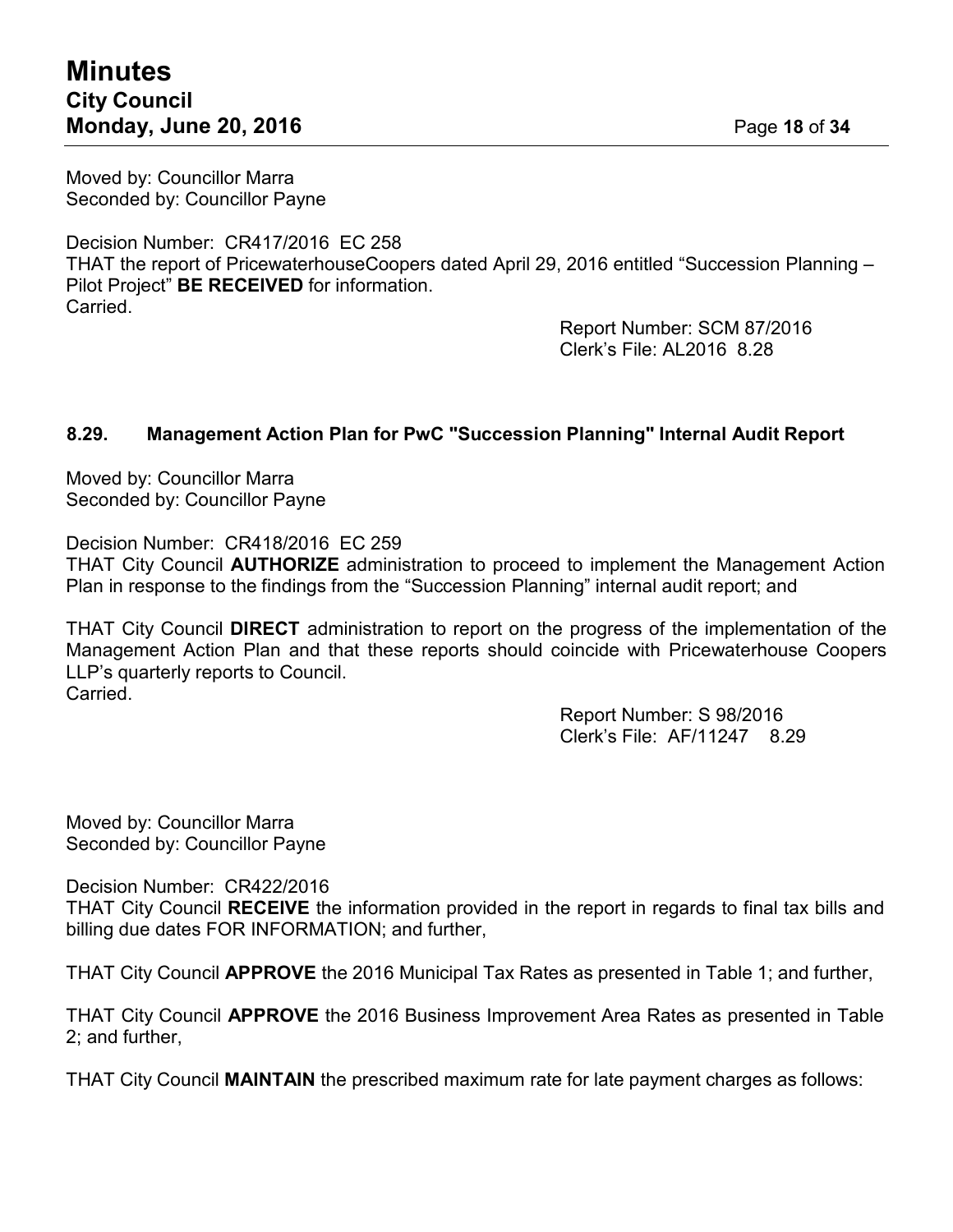- $\geq 1$  ¼% of the amount of tax due and unpaid as a penalty for non-payment on the first day of default and;
- $\geq 1$  ¼% of the amount of tax due and unpaid as interest for non-payment on the first day of each month;

and further,

THAT the City Solicitor **BE AUTHORIZED** to prepare the necessary by-laws to enact the 2016 rates.

Carried.

Report Number: C 112/2016 Clerk's File: AF2016 11.2

## **11.4. 2015 Annual Investment Report - City Wide**

Moved by: Councillor Marra Seconded by: Councillor Payne

Decision Number: CR424/2016

THAT the 2015 Annual Investment Report for the year ending December 31, 2015 **BE RECEIVED** for information; and further,

THAT City Council **DIRECT** Administration to manage and invest the reserve fund relating to the City's contribution to the Windsor-Essex Hospital Plan as a separate portfolio from the City's general combined investment portfolio.

Carried.

Councillor Francis discloses an interest and abstains from voting on this matter.

Report Number: C 113/2016 Clerk's File: AF2016 11.4

## **9. REQUEST FOR DEFERRALS, REFERRALS OR WITHDRAWALS**

## **10.1. REDISCOVER OUR PARKS**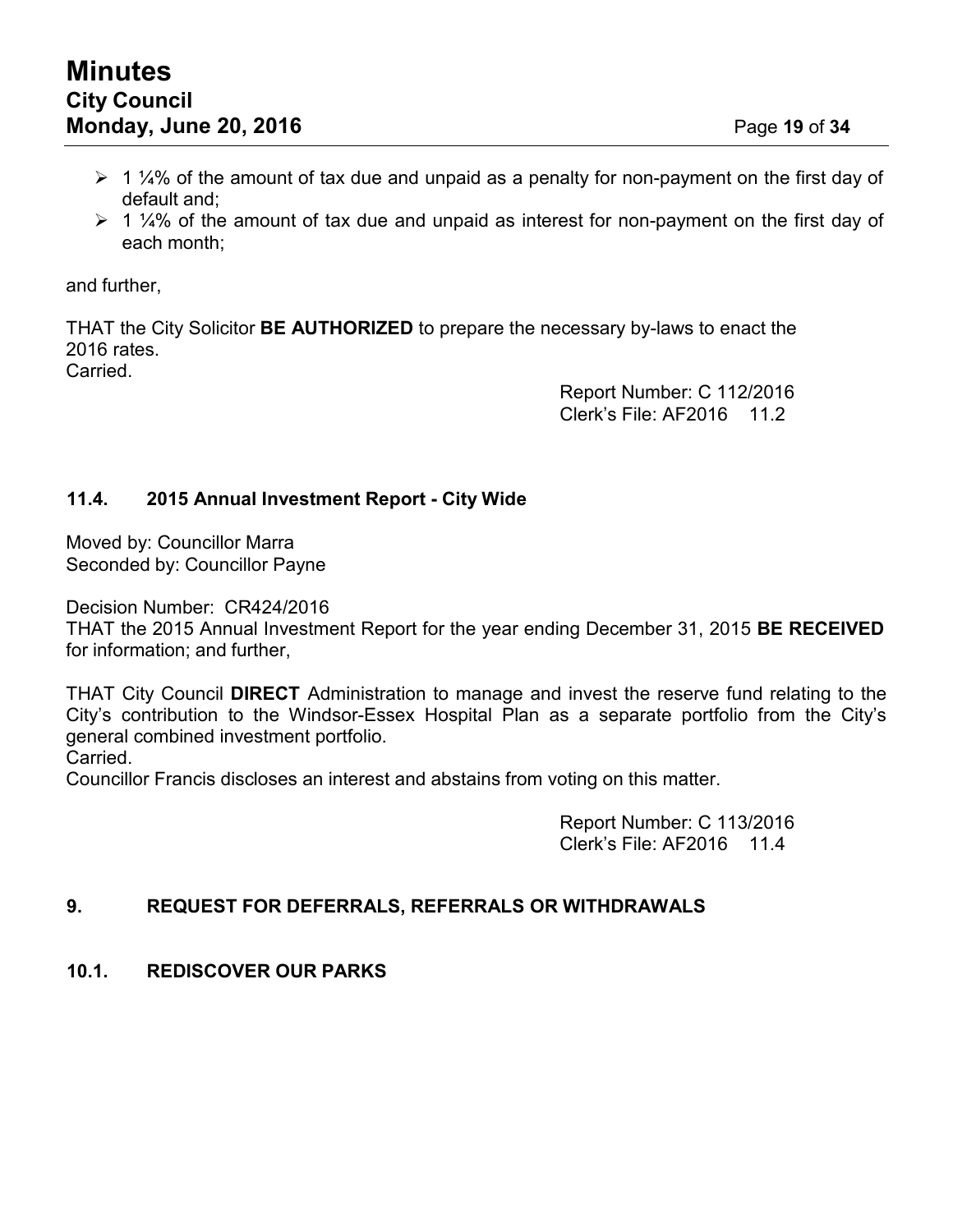# **Minutes City Council Monday, June 20, 2016** Page **20** of **34**

Moved by: Councillor Marra Seconded by: Councillor Kusmierczyk

Decision Number: CR419/2016 ETPS 392

That the document and presentation by Administration entitled, *REDISCOVER OUR PARKS*, as the 2015-2035 Parks and Outdoor Recreation Master Plan, as previously distributed, subject to any feedback from Environment, Transportation and Public Safety Standing Committee in terms of their final recommendations, **BE DEFERRED** to the July 4, 2016 meeting of Council for consideration and to allow for time for a ten minute presentation by Administration. Carried.

> Report Number: S 96/2016 Clerk's File: SR2016 10.1

## **10. PRESENTATIONS AND DELEGATIONS**

## **8.14. St. Patrick's Drive Proposed Parking Changes - Ward 10**

#### **Brian Wright, Ward 10 resident**

Brian Wright, Ward 10 resident, appears before Council to state that there are current on-street parking levels in the area of St. Patrick's Drive and that the parking by-law should be amended to remove parking from the west side of St. Patrick's Drive, which should alleviate safety concerns that are in existence at the present time.

## **Andre Vojvodin, Ward 10 Resident**

Andre Vojvodin, Ward 10 Resident, appears before Council to state opposition to the recommended removal of parking from the west side of St. Patrick's Drive, suggesting that onesided parking will create added frustrations.

Moved by: Councillor Borrelli Seconded by: Councillor Francis

Decision Number: CR403/2016 ETPS 390

THAT the current on-street parking levels in the area of St. Patrick's Drive referred to in the report of the City Engineer dated April 25, 2016 entitled "St. Patrick's Drive Proposed Parking Changes" **BE MAINTAINED** at status quo, with no changes being implemented. Carried.

Councillors Bortolin, Gignac and Kusmierczyk voting nay.

Report Number: S 92/2016 Clerk's File: ST2016 8.14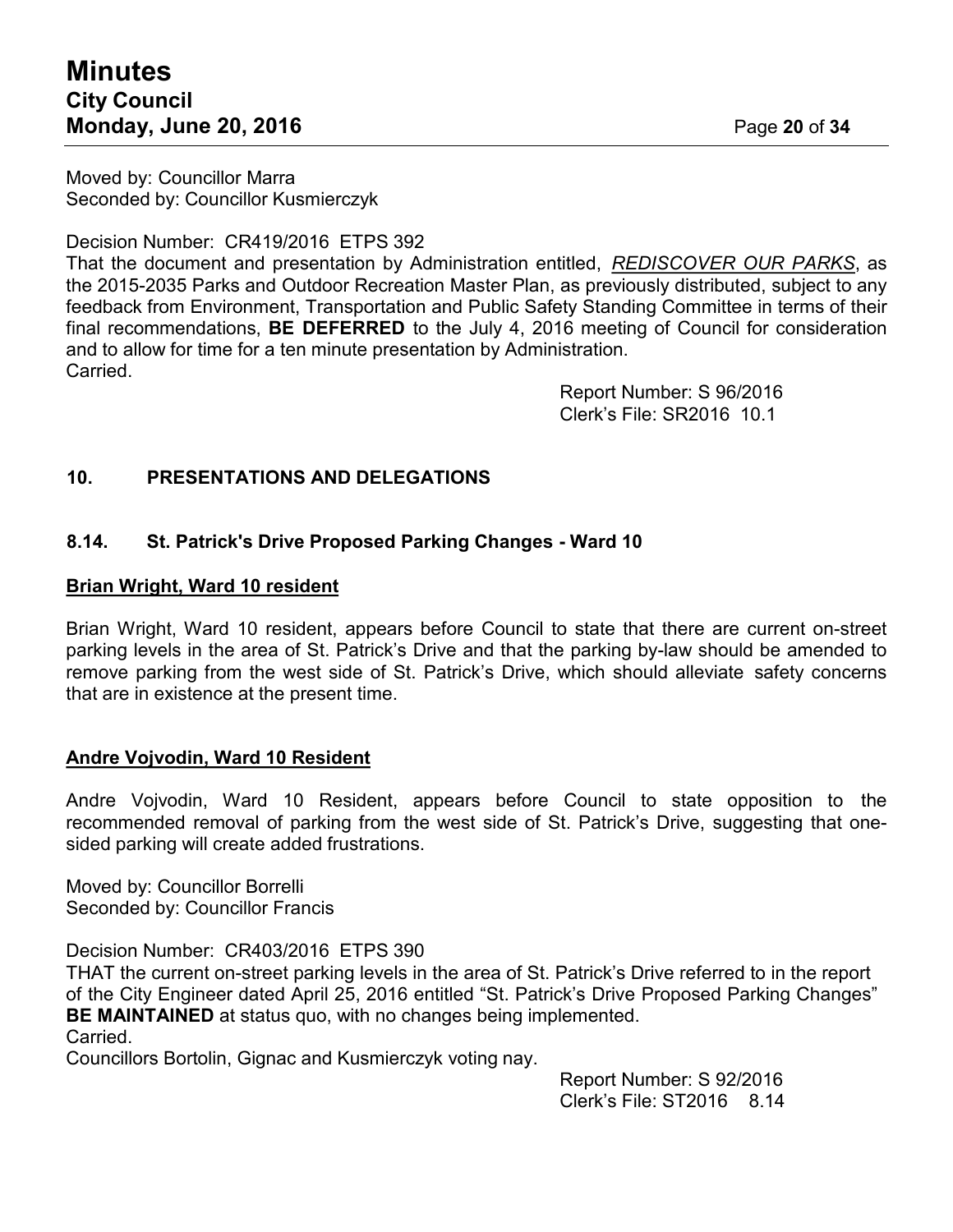#### **11.5. Expression of Interest for Pelissier Street Parking Garage Ward #3**

#### **Larry Horwitz, Horwitz Holdings**

Larry Horwitz, Horwitz Holdings, appears before Council requesting that Council maintain the ground level as commercial lease space with respect to the Pelissier Street Parking Garage, and suggests that the City approve their offer, and that he can even put forward a  $2<sup>nd</sup>$  proposal if necessary, and concludes by highlighting the importance of "theme streets" in the area, and that a pedestrian-friendly environment is crucial for success.

#### **Paul Twigg, Executive Board Member, Downtown Windsor Business Improvement Area**

Paul Twigg, Executive Board Member, Downtown Windsor Business Improvement Area, appears before Council requesting that Council maintain the ground level as commercial lease space with respect to the Pelissier Street Parking Garage, as this would compliment other recent initiatives such as the Farmers' Market, and concludes by asking Council to use this lucrative location appropriately.

## **Rhys Trenhaile, 2086795 Ontario Inc.**

Rhys Trenhaile, 2086795 Ontario Inc., appears before Council requesting that Council maintain the ground level as commercial lease space with respect to the Pelissier Street Parking Garage, suggesting he has six prospective tenants for the subject space that would in turn benefit the tax base and that Council should give him 5 years to make it a success, otherwise it could revert to parking spaces at that point in time.

## **Philippa von Ziegenweidt, Ward 6 resident**

Philippa von Ziegenweidt, Ward 6 resident, appears before Council requesting that Council maintain the ground level as commercial lease space with respect to the Pelissier Street Parking Garage, and suggests that she has personally not encountered a problem parking in the downtown core and concludes by also suggesting that these proposed additional spaces would not benefit Adventure Bay and Windsor Waterworld as they are not in close proximity to the Garage.

## **Stephen Golden, Ward 3 resident**

Stephen Golden, Ward 3 resident, appears before Council requesting that Council maintain the ground level as commercial lease space with respect to the Pelissier Street Parking Garage, suggesting that the parking garage is not at full capacity as it is, and that creating 42 more spaces is not necessary.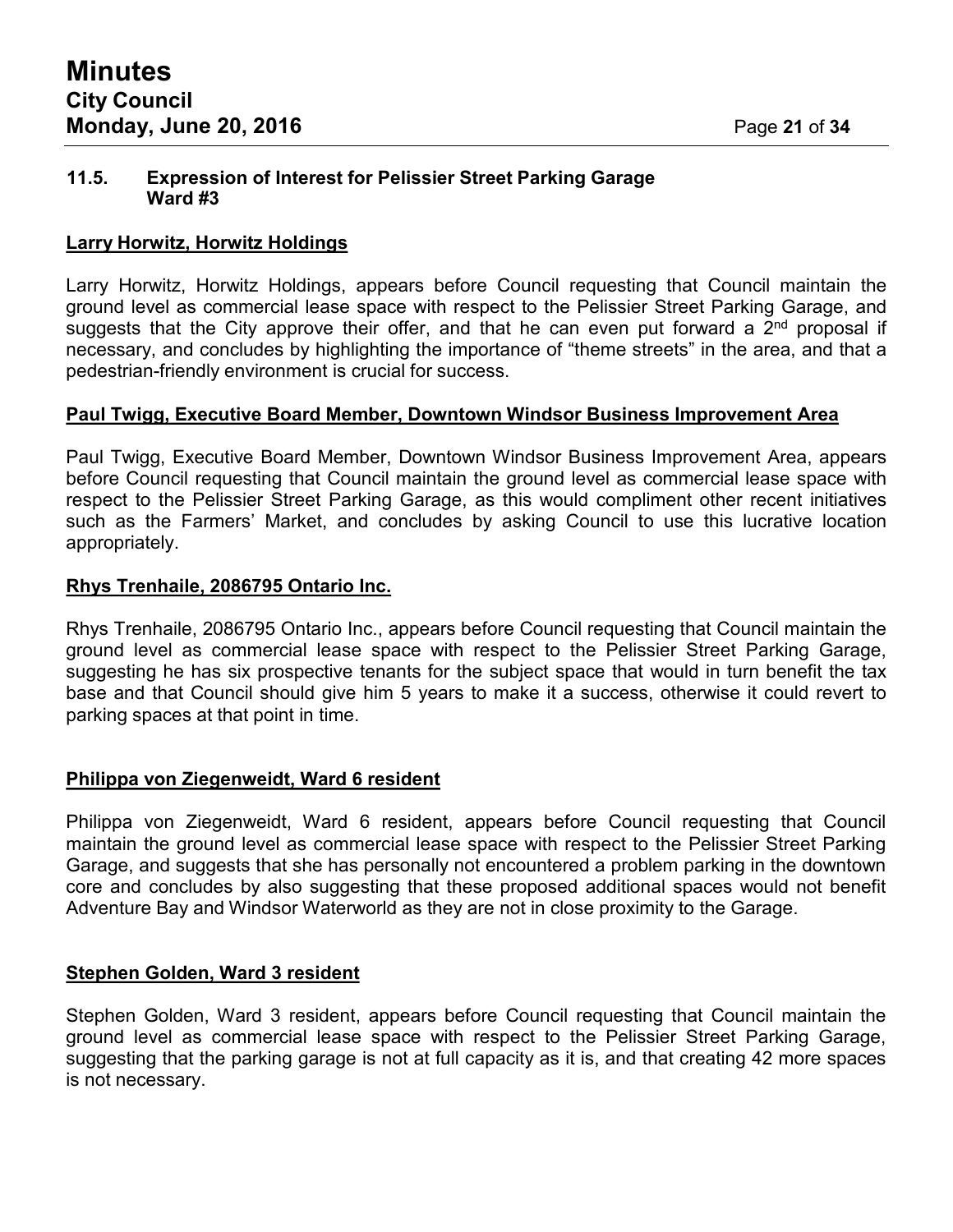Mayor Dilkens leaves the meeting at 8:58 o'clock p.m. and Councillor Bortolin assumes the Chair.

Mayor Dilkens returns to the meeting at 8:59 o'clock p.m. and Councillor Bortolin returns to his seat at the Council table.

Moved by: Councillor Payne Seconded by: Councillor Francis

That the report of the City Solicitor dated June 6, 2016 entitled "Expression of Interest for Pelissier Street Parking Garage" BE RECEIVED; and further,

That Option 2 as outlined in the report BE APPROVED, which would convert ground level commercial lease space to ground level parking.

The motion is **put** and is **lost**.

At the request of Councillor Gignac a **recorded vote** is taken:

## **RESULTS OF RECORDED VOTE:**

|         | In Favour Councillors Payne, Francis, Gignac, Sleiman and Mayor Dilkens      |  |  |
|---------|------------------------------------------------------------------------------|--|--|
|         | Opposed Councillors Elliott; Holt; Bortolin; Marra; Borrelli and Kusmierczyk |  |  |
| Abstain | $\blacksquare$ None                                                          |  |  |
| Absent  | $\blacksquare$ None                                                          |  |  |

Moved by: Councillor Bortolin Seconded by: Councillor Holt

Decision Number: CR425/2016

That the report of the City Solicitor dated June 6, 2016 entitled "Expression of Interest for Pelissier Street Parking Garage" **BE RECEIVED** for information; and further,

That Option #1 – Maintain ground level as commercial lease space for the Pelissier Street Parking Garage **BE APPROVED** as outlined in the administrative report. Carried.

At the request of Councillor Gignac a **recorded vote** is taken: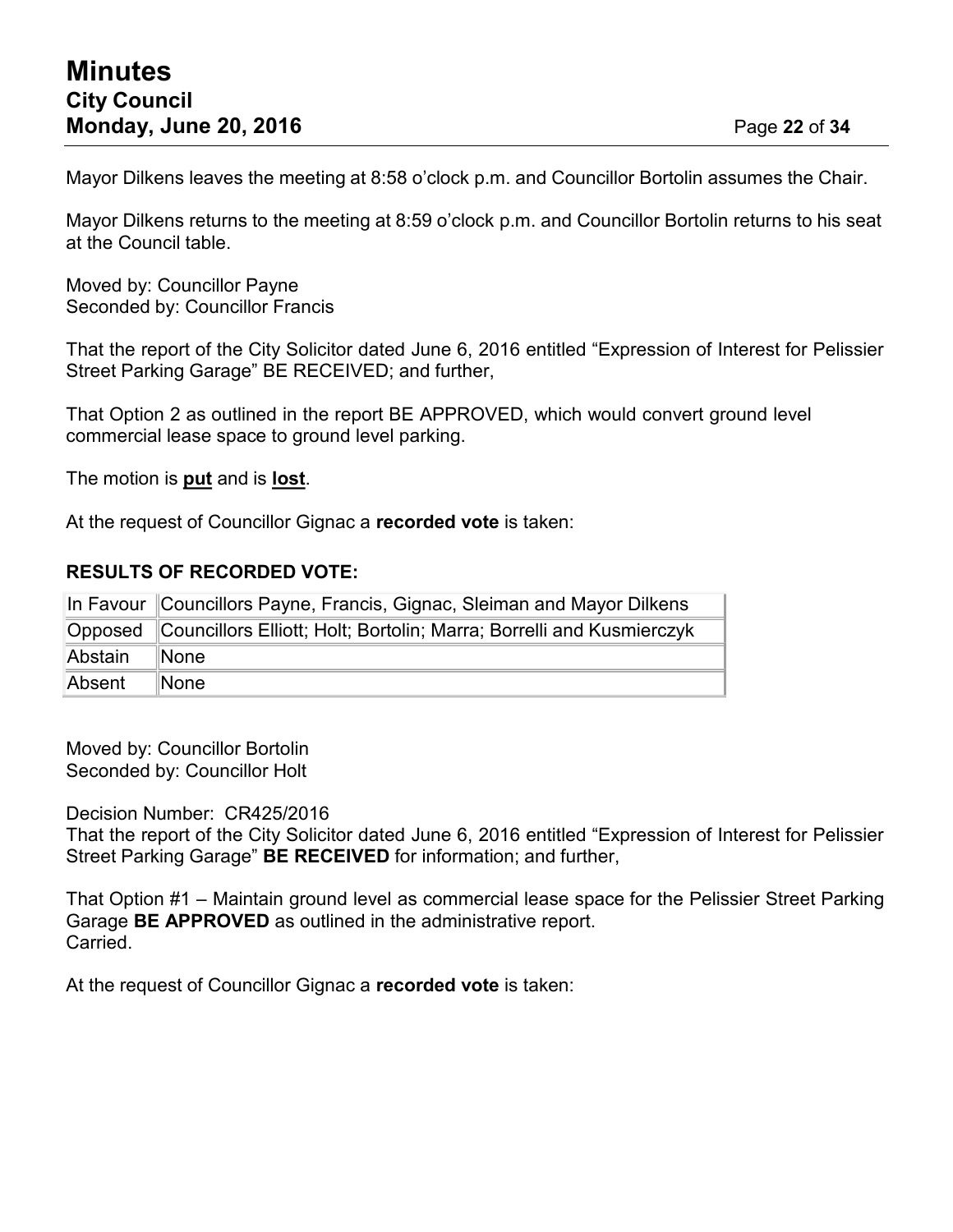## **RESULTS OF RECORDED VOTE:**

|         | In Favour Councillors Elliott; Holt; Kusmierczyk; Marra; Borrelli and Bortolin |
|---------|--------------------------------------------------------------------------------|
|         | Opposed Councillors Sleiman; Francis; Payne; Gignac and Mayor Dilkens          |
| Abstain | ∥None                                                                          |
| Absent  | $\blacksquare$ None                                                            |

Report Number: C 119/2016 Clerk's File: APM2016 11.5

## **11.1. Amendment to By-Law 233-2001, A By-Law to Prohibit Excessive Idling of Vehicles and Boats - Additional Information \_ City Wide**

# **Dr. Wajid Ahmed, Associate Medical Officer of Health, Windsor-Essex County Health Unit**

Dr. Wajid Ahmed, Associate Medical Officer of Health, Windsor-Essex County Health Unit, appears before Council to speak in support of the recommendation to amend by-law 233, a by-law to prohibit excessive idling of vehicles and that ideally the permitted idling time should be set at one minute in the context of public health given that when balancing emissions and other factors, it is best to idle no more than 60 seconds and concludes by reiterating that the potential effects of poor air quality on health and well-being include factors such as exacerbation of respiratory issues and allergies in addition to an increased risk for cardiovascular diseases.

## **Dave Edgar, Eco Team Teacher Leader, Southwood Public School along with three student members of the Southwood Eco Team**

Dave Edgar, Eco Team Teacher Leader, Southwood Public School along with three student members of the Southwood Eco Team, appear before Council to speak in support of the recommendation to amend by-law 233, a by-law to prohibit excessive idling of vehicles and that ideally the permitted idling time should be set at one minute, stating that their school consists of 450 students who spend approximately 40 minutes outdoors each day and are concerned about air pollution as a result of idling and conclude by stating that this amendment as well as other initiatives such as greening activities and the kiss and ride program go a long way towards protecting the environment.

## **Peter Badenoch, Ward 9 resident**

Peter Badenoch, Ward 9 resident, appears before Council to speak in support of the recommendation to amend by-law 233, a by-law to prohibit excessive idling of vehicles and concludes by suggesting that all stated exemptions in the report be included and that the reference to ambient temperature inside the vehicle be included in the by-law.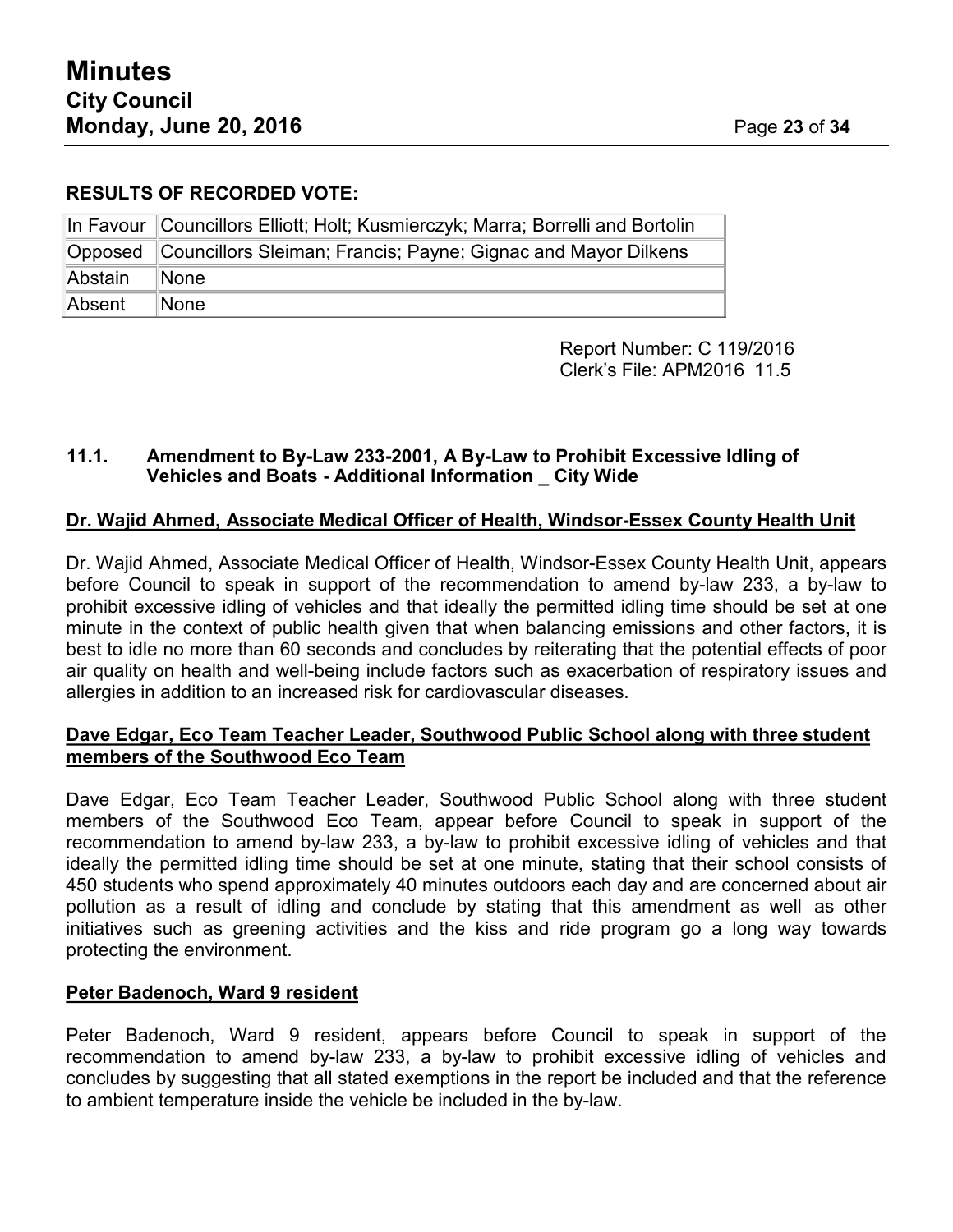Moved by: Councillor Francis Seconded by: Councillor Borrelli

Decision Number: CR420/2016 ETPS 380 That City Council **ADOPT** By-law -2016 approving amendment to By-law 233-2001, A By-law to Prohibit Excessive Idling of Vehicles with the following amendments:

• That the permitted idling time, excluding transit be set at 3 minutes; and,

All stated exemptions in report S#70/2016 are to be included; and further,

Include reference to ambient temperature inside the vehicle; and further,

That the additional information presented in Report: S 70/2016 which was requested as a result of Report S 54/2016 **BE RECEIVED** for information; and,

That this motion **BE CIRCULATED** to all surrounding municipalities for their consideration as part of a possible regional standard.

Carried.

Councillors Holt, Marra and Bortolin voting nay.

Report Number: S 70/2016 Clerk's File: EI2016 11.1

Moved by: Councillor Sleiman Seconded by: Councillor Francis

That in accordance with Section 3.5 of the Procedure By-law, the time of the meeting **BE EXTENDED** beyond 11:00 o'clock p.m. to permit the continuation of the agenda. Carried unanimously at 10:40 o'clock p.m. Carried.

**11.3. Economic Revitalization Community Improvement Plan (CIP) Application Submitted by Nemak of Canada Corporation for 4600 and 4655 G.N. Booth Drive (Ward 1)**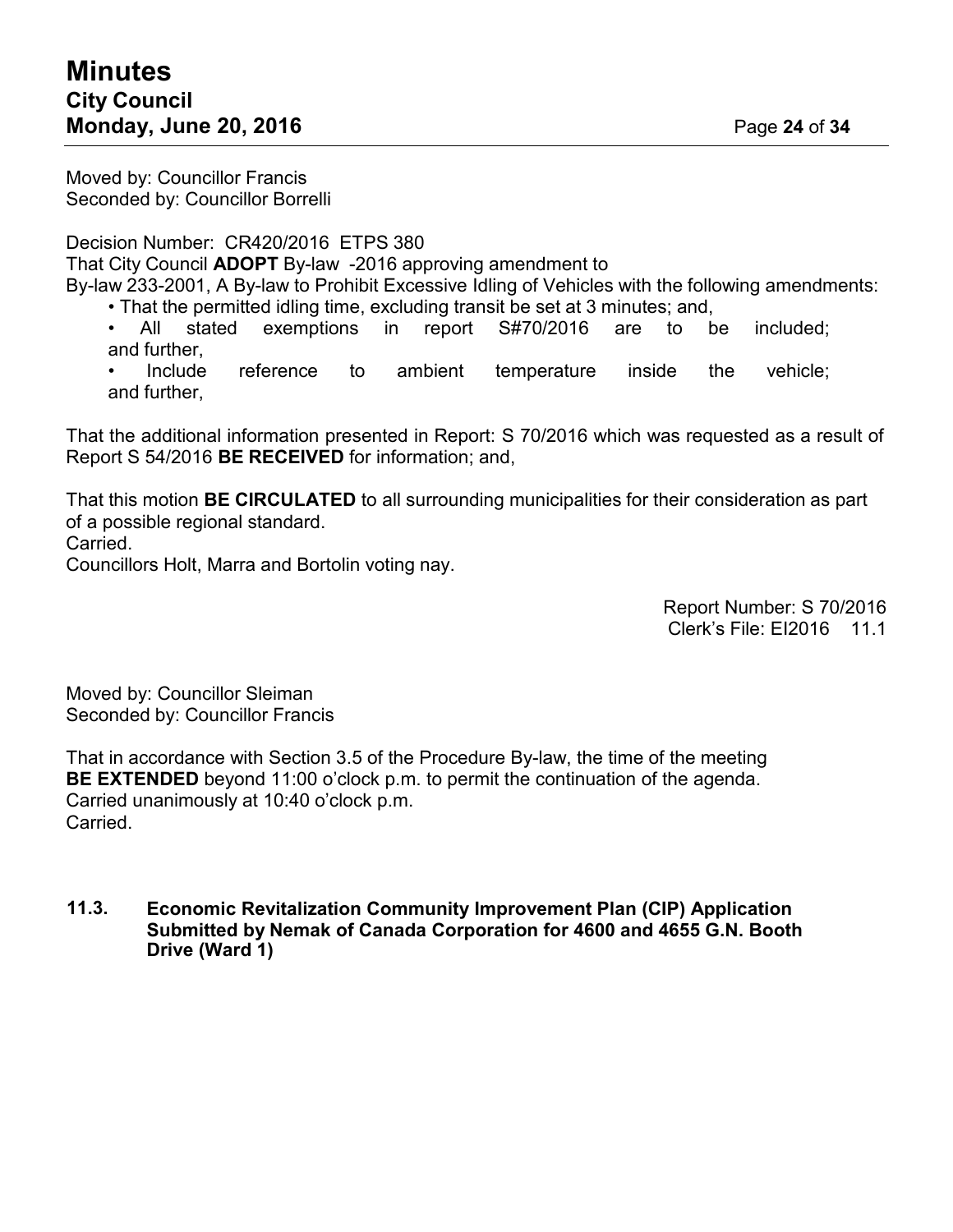## **Glenn Byczynksi, Engineering and R&D Manager and Mark Provost, Site Engineering & PDC Manager, Nemak**

Glenn Byczynksi, Engineering and R&D Manager and Mark Provost, Site Engineering & PDC Manager, Nemak, appear before Council to request a grant having a maximum value of \$1,300,000 be approved under the Economic Revitalization Community Improvement Plan and paid from the Industrial Site Development Reserve, and conclude by stating that this assistance would improve Nemak Windsor's business case and help solidify jobs and the future of skilled workforce and that without the new investment, Nemak will have to idle half of their facility by year-end, which would downsize almost half the local workforce.

Moved by: Councillor Francis Seconded by: Councillor Sleiman

Decision Number: CR423/2016

That the report of the City Planner dated May 12, 2016 entitled "Economic Revitalization Community Improvement Plan (CIP) – Application Submitted by Nemak of Canada Corporation for 4600 and 4655 G.N. Booth Drive" **BE RECEIVED** for information; and further,

- I. THAT a grant having a maximum value of \$1,300,000 **BE APPROVED** under the Economic Revitalization Community Improvement Plan for Nemak of Canada Corporation located at 4600 and 4655 G.N. Booth Drive and paid from the Industrial Site Development Reserve, subject to the following conditions:
	- a. The maximum annual grant payment shall not exceed \$260,000;
	- b. Grant payments must be offset by eligible research and development costs;
	- c. Nemak of Canada Corporation shall demonstrate that a minimum of two new products have been awarded to the Windsor Aluminum Plant;
	- d. Nemak of Canada Corporation shall invest a minimum of \$20,000,000 in the Windsor Aluminum Plant; and
	- e. Nemak of Canada Corporation shall maintain, as a minimum, the following average annual employment throughout the lifespan of the grant: 222 (2016), 271 (2017), 300 (2018), 344 (2019), and 211 (2020).
- II. THAT, Administration **BE DIRECTED** to prepare an agreement between the City and Nemak of Canada Corporation to implement the Business Retention and Expansion Grant Program in accordance with all applicable policies, requirements, and provisions contained within the Economic Revitalization Community Improvement Plan (and that a payback provision also be included in the agreement, so that in the event that the project does not move forward, taxpayer funding is returned accordingly), to the satisfaction of the City Planner as to technical content, the City Solicitor as to legal form, and the CFO/City Treasurer as to financial implications; and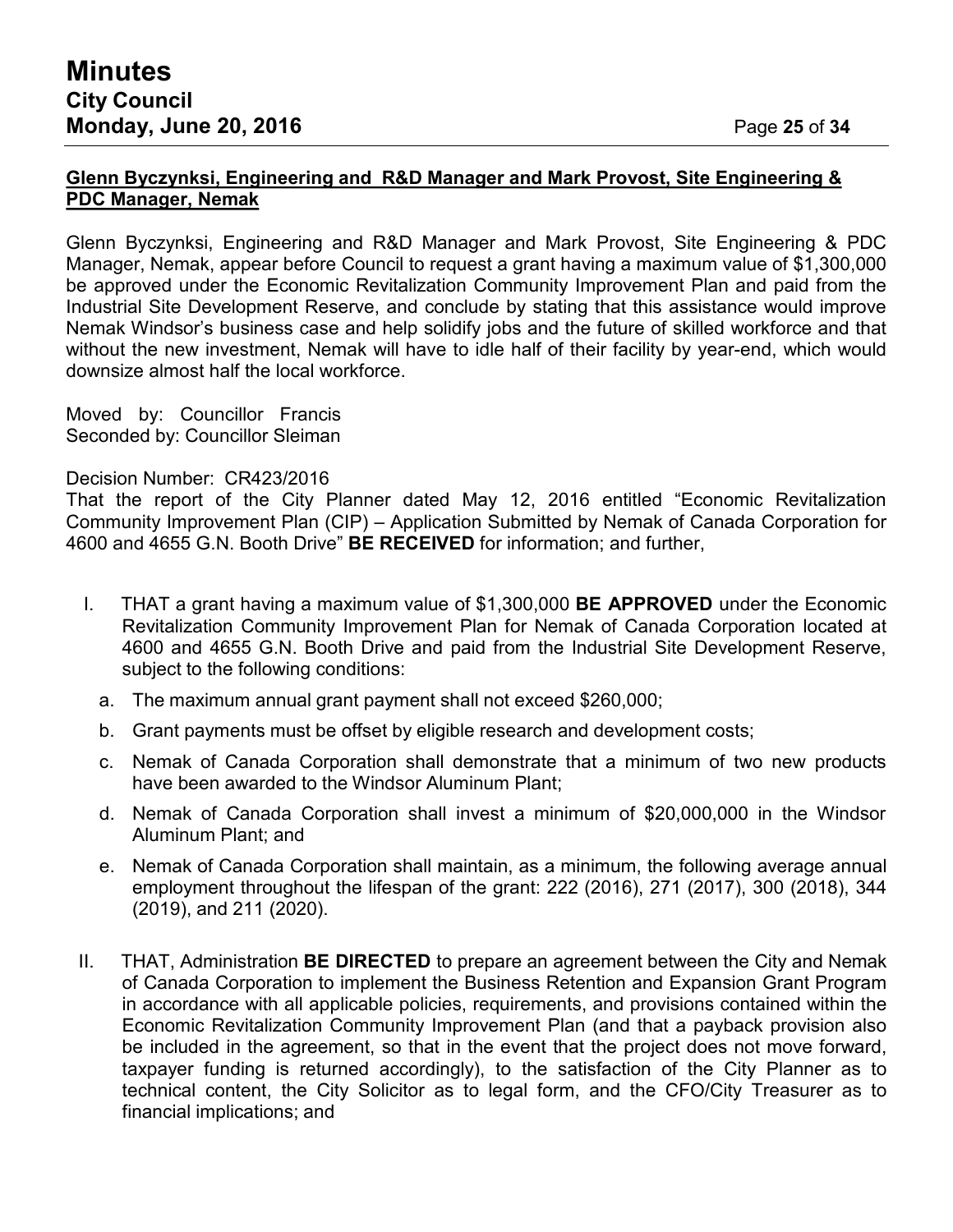III. THAT, the CAO and City Clerk **BE AUTHORIZED** to sign the Business Retention and Expansion Grant Agreement.

Carried.

Councillor Holt discloses an interest and abstains from voting on this matter.

Report Number: C 100/2016 Clerk's File: SPL/10759 11.3

## **11. REGULAR BUSINESS ITEMS (Non-Consent Items)**

Nil.

## **12. CONSIDERATION OF COMMITEE REPORTS**

Moved by: Councillor Bortolin Seconded by: Councillor Elliott

Decision Number: CR421/2016 That the **Report of the Special In-Camera** meeting held June 20, 2016 **BE ADOPTED** as presented. Carried.

Clerk's File: ACO2016

# **13. BY-LAWS (First and Second Reading)**

Moved by: Councillor Francis Seconded by: Councillor Gignac

That the following By-laws No. 81-2016 through 97-2016 (inclusive) be introduced and read a first and second time:

**81-2016** "A BY-LAW TO AUTHORIZE THE INSTALLATION OF STREETLIGHTS AND CONSTRUCTION OF CURBS AND GUTTERS AND BOULEVARD RESTORATION ON MELDRUM ROAD FROM TECUMSEH ROAD EAST TO YPRES AVENUE IN THE CITY OF WINDSOR, AS A LOCAL IMPROVEMENT", (See Item 8.7)

**82-2016** "A BY-LAW TO ASSUME FOR PUBLIC USE AS A PUBLIC HIGHWAY THE 3.66 METRE (12 FOOT) WIDE EAST/WEST ALLEY BETWEEN LAMONT STREET AND VALEBROOK STREET, EAST OF SIXTH STREET, ABUTTING THE PROPERTIES MUNICIPALLY KNOWN AS 2307, 2313, 2319, 2323, 2327, 2331, 2335. 2339, 2343, 2347, 2351 AND 2357 LAMONT STREET, CITY OF WINDSOR", authorized by CR18/2016, adopted January 4, 2016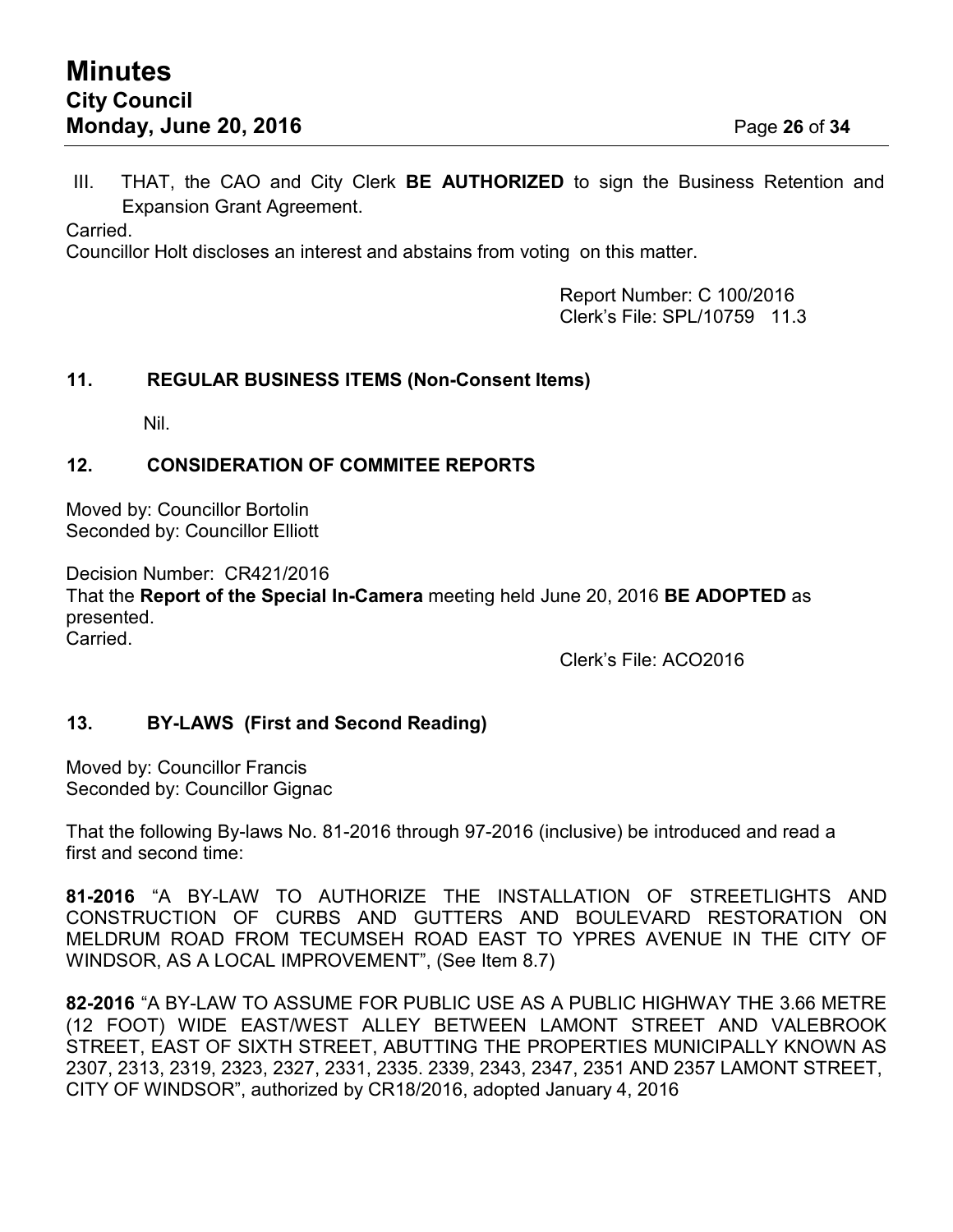# **Minutes City Council Monday, June 20, 2016** Page **27** of **34**

**83-2016** "A BY-LAW TO CLOSE, STOP UP AND CONVEY THE 3.66 METRE (12 FOOT) WIDE EAST/WEST ALLEY BETWEEN LAMONT STREET AND VALEBROOK STREET, EAST OF SIXTH STREET, ABUTTING THE PROPERTIES MUNICIPALLY KNOWN AS 2307, 2313, 2319, 2323, 2327, 2331, 2335. 2339, 2343, 2347, 2351 AND 2357 LAMONT STREET, CITY OF WINDSOR", authorized by CR18/2016, adopted January 4, 2016

**84-2016** "A BY-LAW TO ASSUME FOR PUBLIC USE AS A PUBLIC HIGHWAY THE 9.14 METRE (30 FOOT) WIDE EAST/WEST ALLEY LOCATED NORTH OF WYANDOTTE STREET EAST, WEST OF WESTCHESTER DRIVE, ABUTTING THE NORTH LOT LINES OF THE PROPERTIES KNOWN AS 8750 AND 8850 WYANDOTTE STREET EAST, CITY OF WINDSOR", authorized by CR163/2016, adopted March 7, 2016

**85-2016** "A BY-LAW TO CLOSE, STOP UP AND CONVEY THE 9.14 METRE (30 FOOT) WIDE EAST/WEST ALLEY LOCATED NORTH OF WYANDOTTE STREET EAST, WEST OF WESTCHESTER DRIVE, ABUTTING THE NORTH LOT LINES OF THE PROPERTY KNOWN AS 8750 AND 8850 WYANDOTTE STREET EAST, CITY OF WINDSOR", adopted by CR163/2016, adopted March 7, 2016

**86-2016** "A BY-LAW TO ESTABLISH LANDS AS A PUBLIC HIGHWAY KNOWN AS CANCUN STREET, IN THE CITY OF WINDSOR", authorized by CR291/2016, adopted May 2, 2016

**87-2016** "A BY-LAW TO ESTABLISH LANDS AS A PUBLIC HIGHWAY KNOWN AS COSENZA STREET, IN THE CITY OF WINDSOR" authorized by CR76/2011, adopted February 28, 2011

**88-2016** "A BY-LAW TO DESIGNATE THE LANDS AND PREMISES SITUATE WITHIN THE CITY OF WINDSOR, MUNICIPALLY KNOWN AS PART OF 2072 RIVERSIDE DRIVE EAST, TO BE OF CULTURAL HERITAGE VALUE OR INTEREST UNDER THE PROVISIONS OF THE ONTARIO HERITAGE ACT, R.S.O. 1990, CHAPTER O.18, AS AMENDED", authorized by M403-2015, adopted October 5, 2015

**89-2016** "A BY-LAW TO SET TAX RATE REDUCTIONS FOR PRESCRIBED PROPERTY SUBCLASSES FOR THE YEAR 2016", authorized by CR291/2016, adopted May 2, 2016

**90-2016** "A BY-LAW TO ESTABLISH TAX RATIOS FOR PRESCRIBED PROPERTY CLASSES", authorized by CR291/2016, adopted May 2, 2016

**91-2016** "A BY-LAW TO ADOPT MUNICIPAL OPTIONS RELATED TO PART IX OF THE MUNICIPAL ACT, 2001; "LIMITATION ON TAXES FOR CERTAIN PROPERTY CLASSES", authorized by CR291/2016, adopted May 2, 2016

**92-2016** "A BY-LAW TO ASSUME THISTLEDOWN AVENUE FROM MAITLAND AVENUE TO DUNESHILL AVENUE BEING STREETS SHOWN ON PLAN 12M-592 KNOWN AS THISTLEDOWN AVENUE FROM MAITLAND AVENUE TO DUNESHILL AVENUE AND THE MUNICIPAL SERVICES LOCATED THEREIN, IN THE CITY OF WINDSOR", authorized by M98- 2012, adopted February 21, 2012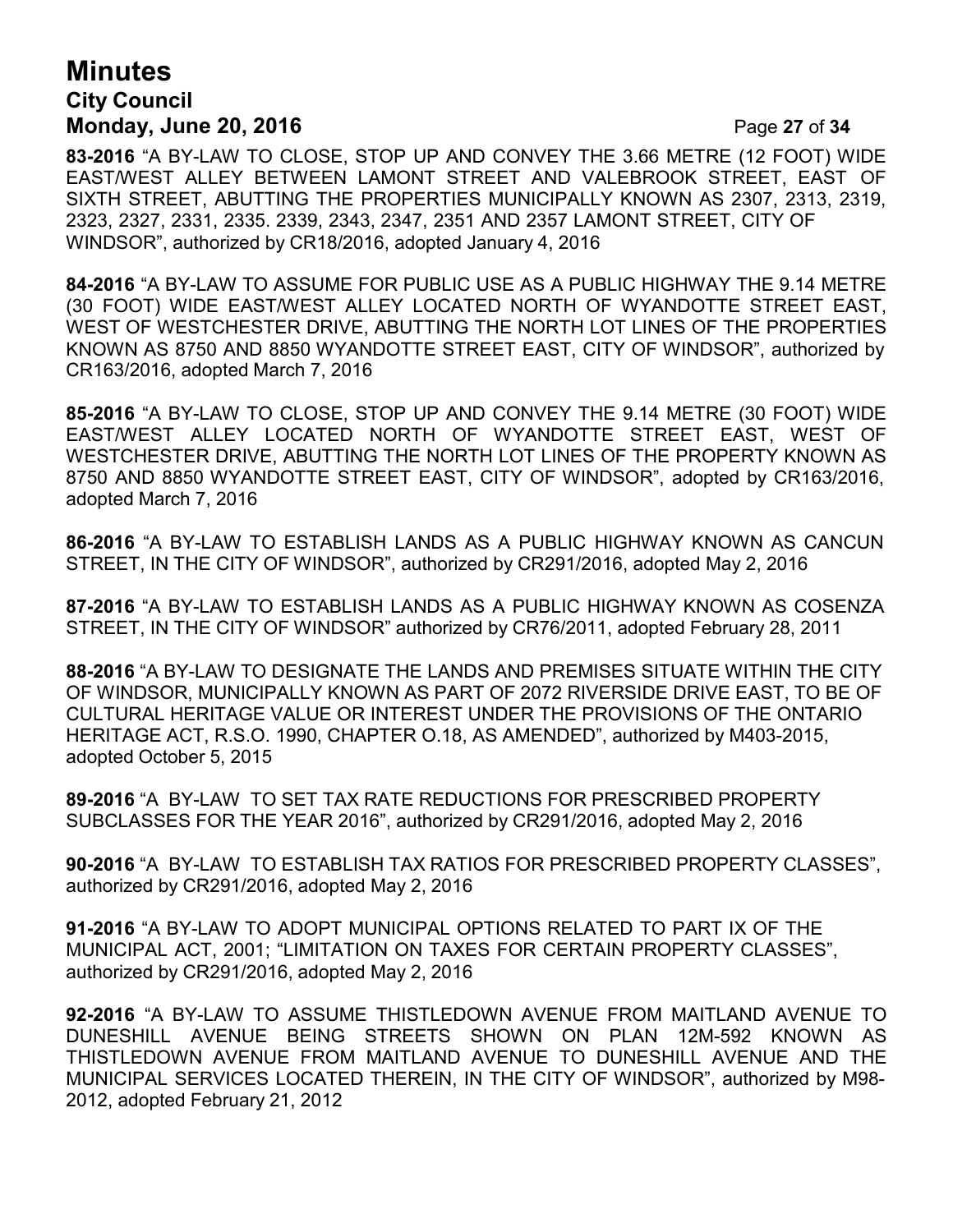# **Minutes City Council Monday, June 20, 2016** Page **28** of **34**

**93-2016** "A BY-LAW TO ASSUME THISTLEDOWN AVENUE FROM DUNESHILL AVENUE TO RADCLIFF AVENUE AND DUNESHILL AVENUE FROM THISTLEDOWN AVENUE TO MCNORTON STREET BEING STREETS SHOWN ON PLAN 12M-514 KNOWN AS THISTLEDOWN AVENUE FROM DUNESHILL AVENUE TO RADCLIFF AVENUE AND DUNESHILL AVENUE FROM THISTLEDOWN AVENUE TO MCNORTON STREET AND THE MUNICIPAL SERVICES LOCATED THEREIN, IN THE CITY OF WINDSOR", authorized by M98- 2012, adopted February 21, 2012

**94-2016** "A BY-LAW TO FIX THE TAX RATES AND TO PROVIDE FOR THE LEVY AND COLLECTION OF MUNICIPAL TAXES FOR THIS YEAR", (See Item 11.2)

**95-2016** "A BY-LAW TO FURTHER AMEND BY-LAW NUMBER 8600 CITED AS THE "CITY OF WINDSOR ZONING BY-LAW"", authorized by By-Law 8600 s. 21 13 (b), adopted March 31, 1986

**96-2016** "A BY-LAW TO FURTHER AMEND BY-LAW NUMBER 9023 BEING A BY-LAW TO REGULATE VEHICULAR PARKING WITHIN THE LIMITS OF THE CITY OF WINDSOR ON MUNICIPAL STREETS, MUNICIPAL PARKING LOTS AND PRIVATE PROPERTIES", authorized by CAO3535, approved June 13, 2016

**97-2016** "A BY-LAW TO CONFIRM PROCEEDINGS OF THE COUNCIL OF THE CORPORATION OF THE CITY OF WINDSOR AT ITS MEETING HELD ON THE 20TH DAY OF JUNE, 2016 Carried.

## **14. MOVE BACK INTO FORMAL SESSION**

Moved by: Councillor Holt Seconded by: Councillor Kusmierczyk

That the Committee of the Whole does now rise and report to Council respecting the business items considered by the Committee:

- **1 Communication Items (as presented)**
- **2 Consent Agenda (as amended)**
- **3 Items Deferred Items Referred**
- **4 Consideration of the Balance of Business Items**
- **5 Committee Reports (as presented)**
- **6 By-laws given first and second readings (as presented).**

Carried.

# **15. NOTICES OF MOTION**

None presented.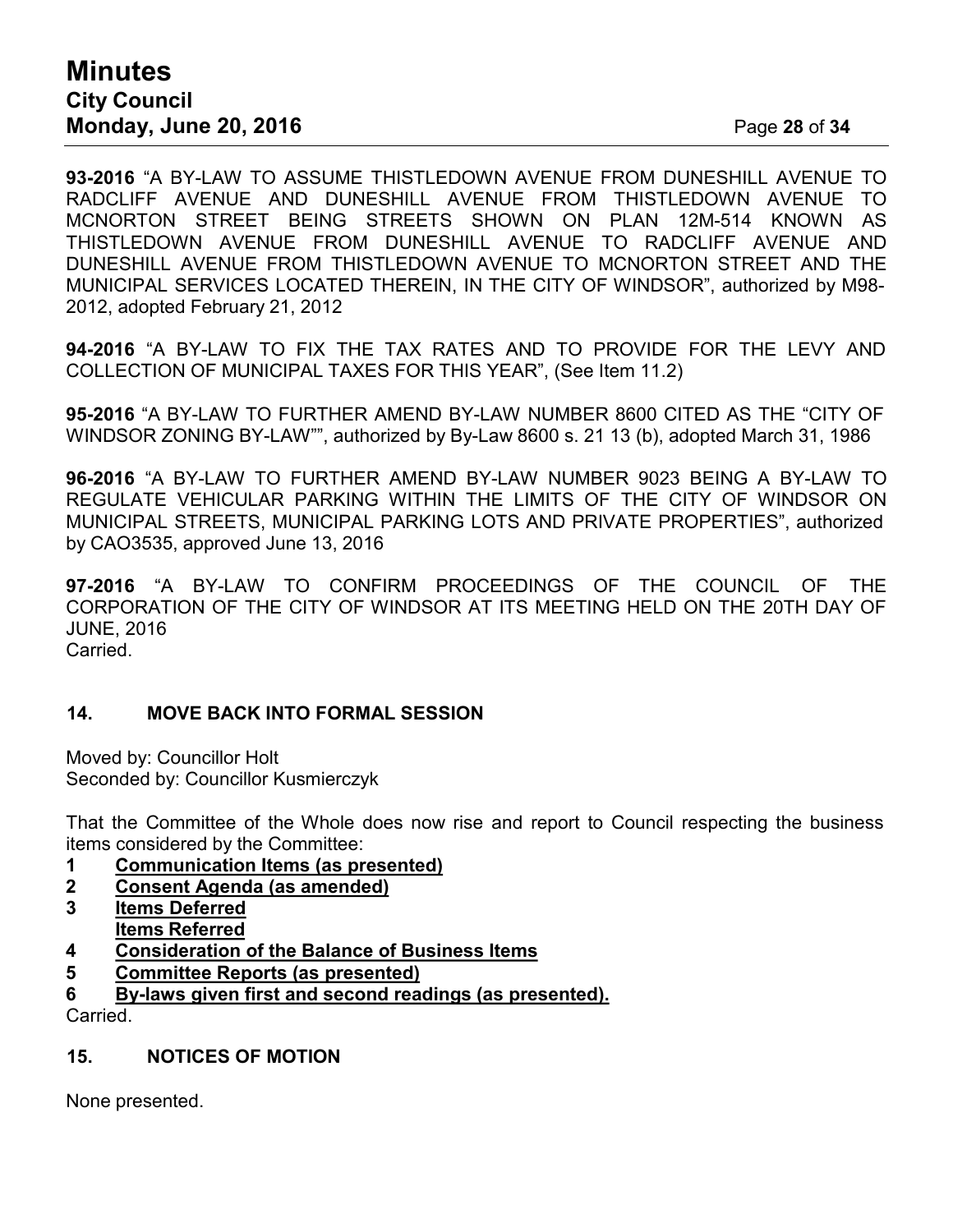#### **16. THIRD AND FINAL READING OF THE BY-LAWS**

Moved by: Councillor Marra Seconded by: Councillor Payne

That the following By-laws No. 81-2016 through 97-2016 (inclusive), having been read a first and second time be now read a third time and finally passed and that the Mayor and Clerk **BE AUTHORIZED** to sign and seal the same notwithstanding any contrary provision of the Council. **Carried** 

#### **17. PETITIONS**

None presented.

## **18. QUESTION PERIOD**

#### **18.1. CQ26-2016 Road Diet**

Moved by: Councillor Bortolin Seconded by: Councillor Elliott

#### Decision Number: CR4262016

Assigned to City Planner

That the following Council Question by Councillor Holt **BE APPROVED**, and that Administration **BE DIRECTED** to proceed with the necessary actions to respond to the Council Question in the form of a written report, consistent with Council's instructions, and in accordance with Section 17.1 of the Procedure By-law 98-2011:

CQ26-2016 Asks that Administration report back to Council on the recommended process that will provide Council with options in making the pilot program of the "Road Diet" conducted by the Planning Department on Saturday, June 11, 2016 a permanent conversion from Caron Avenue east to Devonshire Road. Carried.

SW2016

#### **18.2. CQ27-2016 - Demolition permits**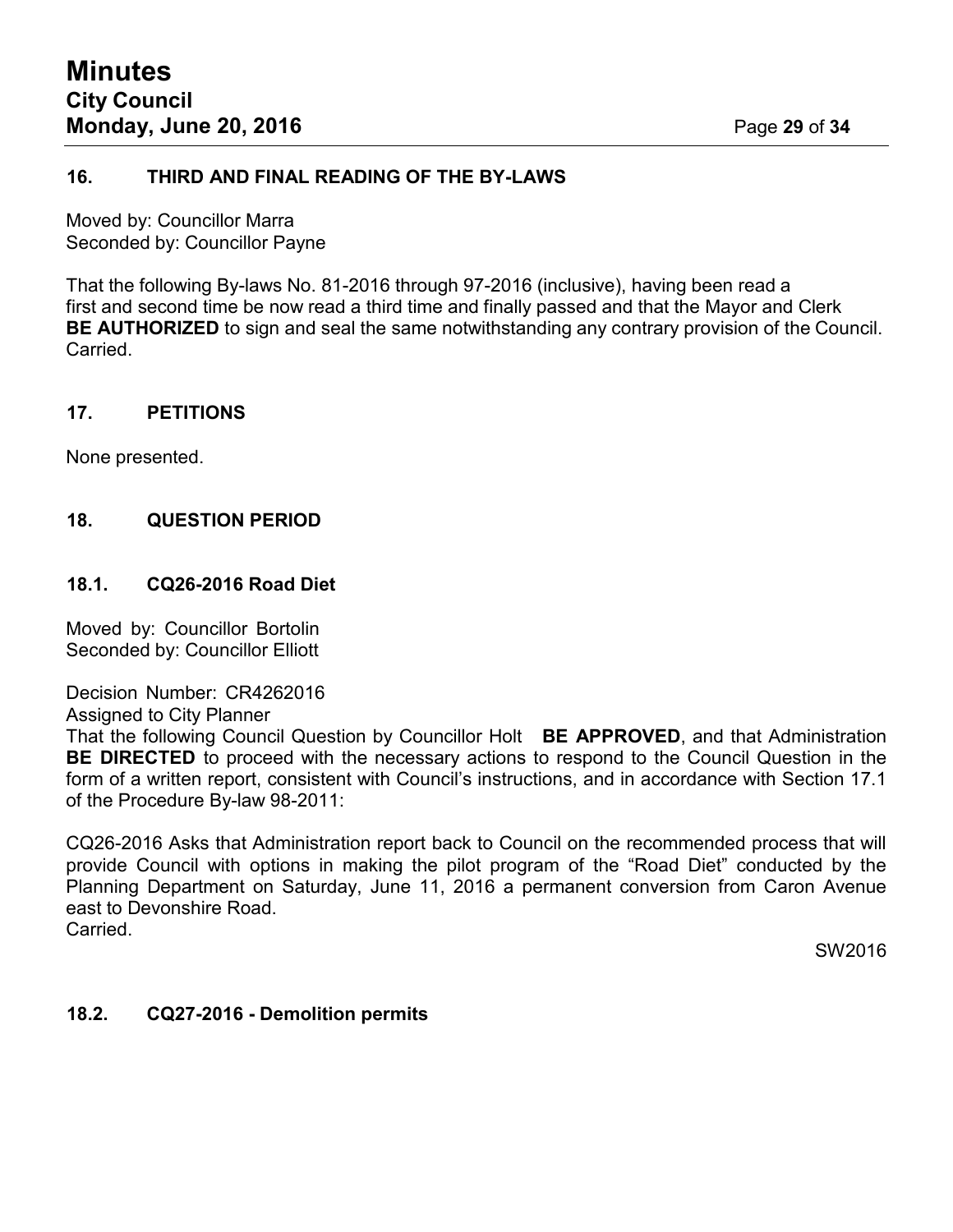Moved by: Councillor Bortolin Seconded by: Councillor Elliott

Decision Number: CR427/2016

Assigned to Chief Building Official

That the following Council Question by Councillor Gignac **BE APPROVED**, and that Administration **BE DIRECTED** to proceed with the necessary actions to respond to the Council Question in the form of a written report, consistent with Council's instructions, and in accordance with Section 17.1 of the Procedure By-law 98-2011:

CQ27-2016 Asks Administration to review requirements for demolition permits and include mandatory inspection for rat burrows and if identified to require baiting before demolition. Carried.

SB2016

# **18.3. CQ28-2016 Transit Windsor Study**

Moved by: Councillor Bortolin Seconded by: Councillor Elliott

Decision Number: CR428/2016

Assigned to Executive Director, Transit Windsor

That the following Council Question by Councillor Payne **BE APPROVED**, and that Administration **BE DIRECTED** to proceed with the necessary actions to respond to the Council Question in the form of a written report, consistent with Council's instructions, and in accordance with Section 17.1 of the Procedure By-law 98-2011:

CQ28-2016 Asks for a report on the feasibility of Transit Windsor carrying out a study on the use of smaller buses on lower ridership routes using such a bus provided on a trial basis by the Canadian supplier City View Bus Sales and Service [\(www.cvbussales.com\)](http://www.cvbussales.com/) at no cost or commitment to the City.

Carried.

MT2016

# **18.4. CQ29-2016 - IT Infrastructure**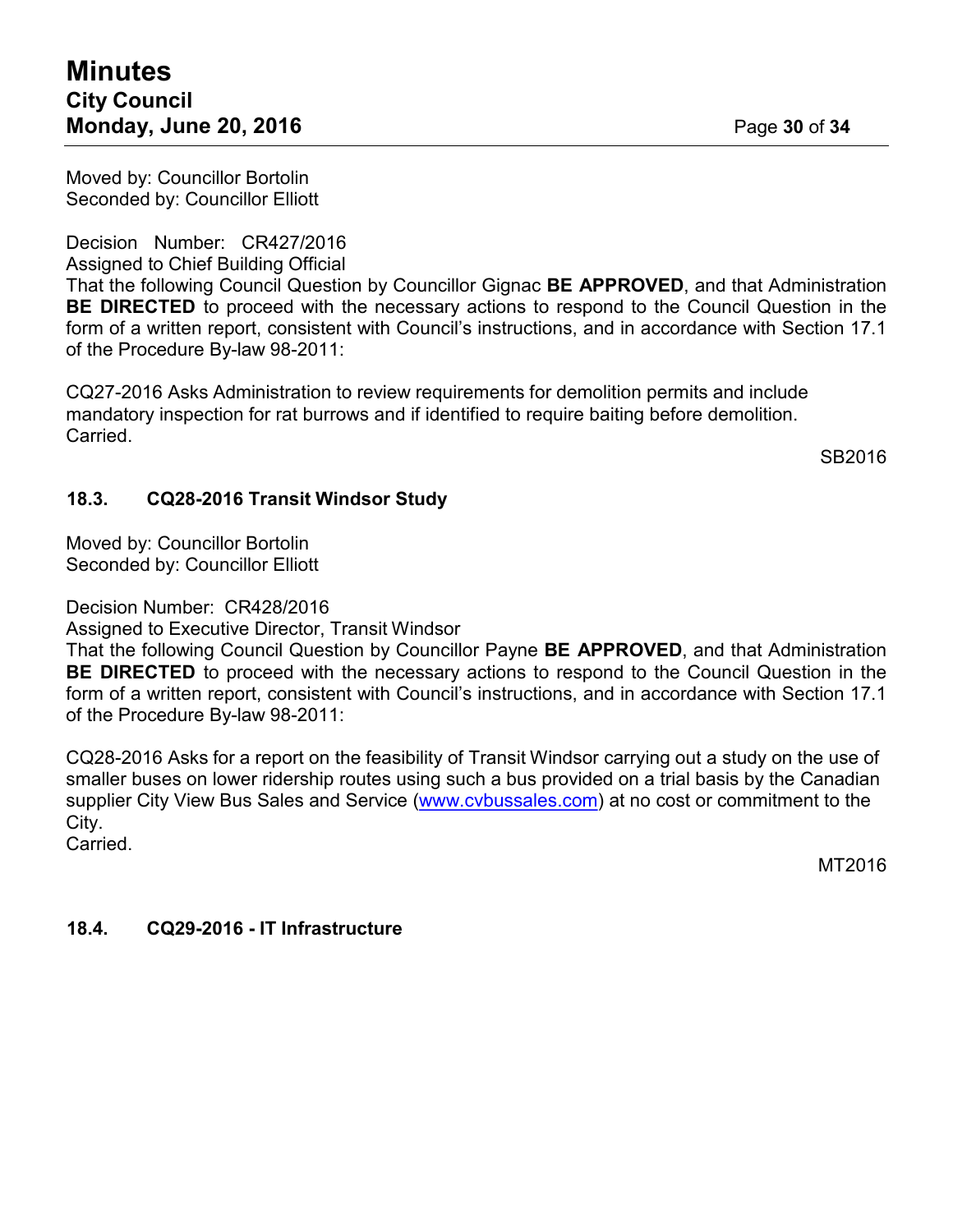Moved by: Councillor Bortolin Seconded by: Councillor Elliott

Decision Number: CR429/2016

Assigned to the Executive Director, Information Technology

That the following Council Question by Councillor Borrelli **BE APPROVED**, and that Administration **BE DIRECTED** to proceed with the necessary actions to respond to the Council Question in the form of a written report, consistent with Council's instructions, and in accordance with Section 17.1 of the Procedure By-law 98-2011:

CQ29-2016 Asks

- 1. Is it possible for the IT Department to provide a 'fiber optics' map of the City for our viewing.
- 2. What are we doing as a City to make the area "Future Ready" (like Detroit) to make sure that we have the proper infrastructure to support 100 GIGS of bandwith?
- 3. What is being done to assure that the Windsor region will achieve maximum competitiveness by 2020 in the digital and internet communications sector to insure greater efficiencies and lower prices/costs for industry and the general user?

Carried.

# **21. ADJOURNMENT**

Moved by: Councillor Francis Seconded by: Councillor Gignac

That this Council meeting stand adjourned until the next regular meeting of Council or at the call of the Mayor. Carried.

Accordingly, the meeting is adjourned at 11:18 o'clock p.m.

Mayor **City Clerk** 

SI2016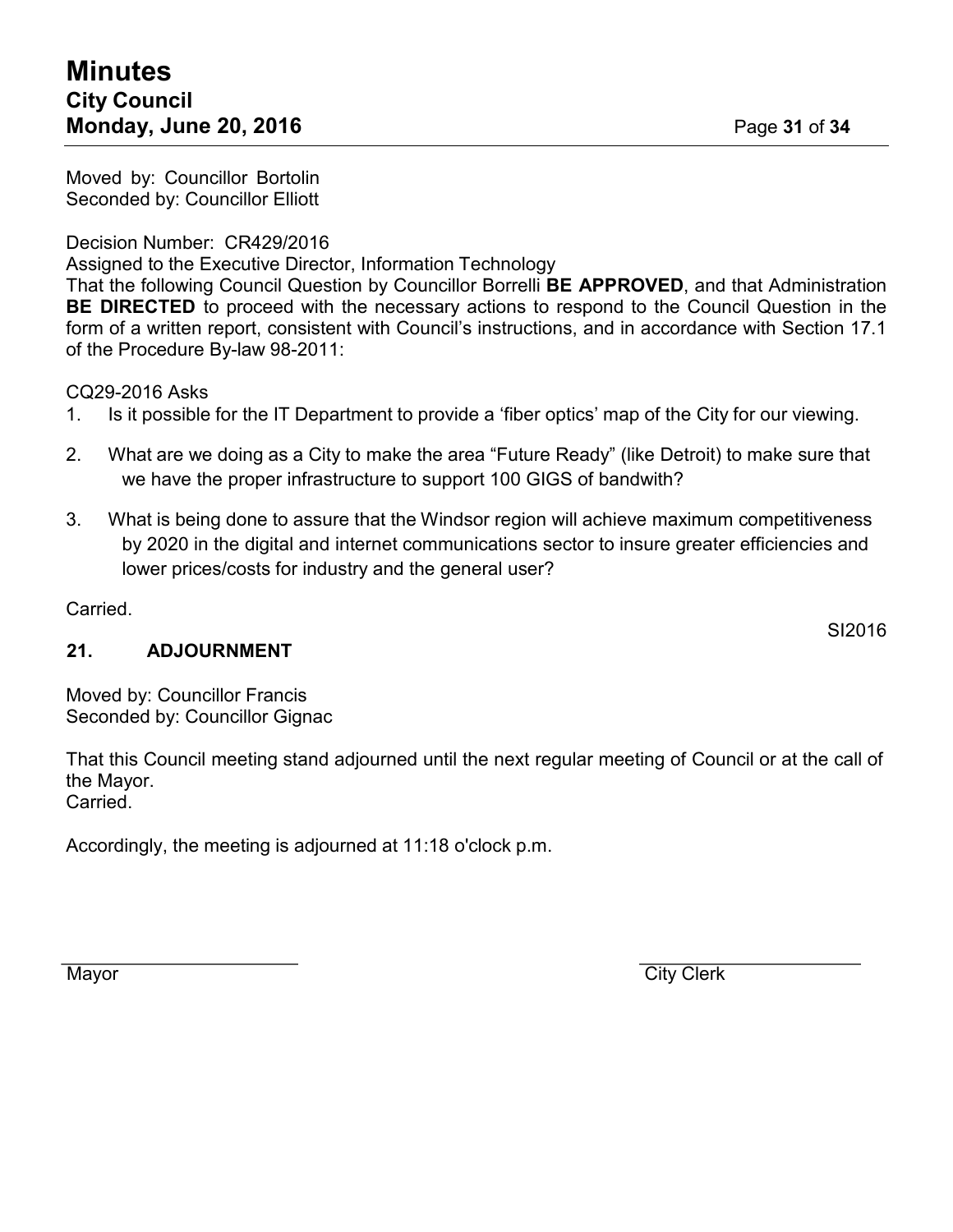# **Adopted by Council at its meeting held June 20, 2016 [CR421/2016]** VC/bm

## **SPECIAL MEETING OF COUNCIL – IN CAMERA June 20, 2016**

#### **Meeting called to order at: 5:00 p.m.**

#### **Members in Attendance:**

Mayor D. Dilkens Councillor F. Francis Councillor J. Elliott Councillor C. Holt Councillor R. Bortolin Councillor B. Marra (arrives at 5:01 p.m.) Councillor J. Gignac Councillor P. Borrelli Councillor H. Payne Councillor E. Sleiman Councillor I. Kusmierczyk (arrives at 5:58 p.m.)

#### **Also in attendance:**

O. Colucci, Chief Administrative Officer M. Winterton, City Engineer and Corporate Leader Environmental Protection and **Transportation** V. Critchley, City Clerk/Licence Commissioner and Corporate Leader Public Engagement and Human Resources

J. Mancina, Chief Financial Officer/City Treasurer and Corporate Leader Finance and Technology S. Askin-Hager, City Solicitor and Corporate Leader Economic

Development and Public Safety

S. Magalas, Sports Tourism Officer (Item 2)

**Verbal Motion is presented by Councillor Gignac, seconded by Councillor**

#### **Elliott,**

**that Rule 3.3 (c) of the** *Procedure By-law, 98-2011,* **BE WAIVED to add the following Agenda items:**

**3. Property matter – Item 8.6 public session – acquisition of land.**

**Motion Carried.**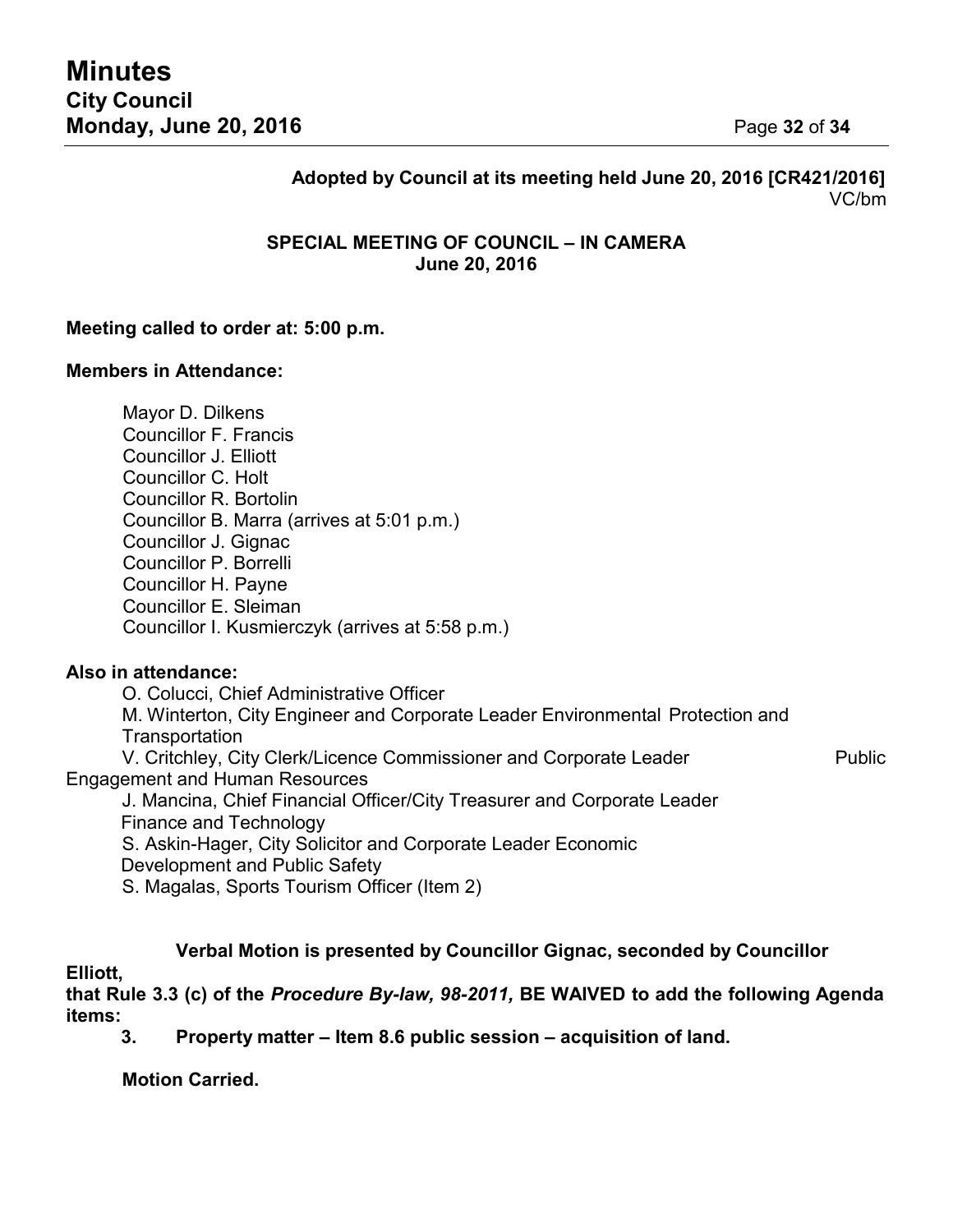**Verbal Motion is presented by Councillor Bortolin, seconded by Councillor Sleiman, to move in Camera for discussion of the following item(s); as amended:**

| <u>Item</u><br><u>No.</u> | <b>Subject</b>                                                                      | <b>Section - Pursuant</b><br>to Municipal Act,<br>2001, as amended |
|---------------------------|-------------------------------------------------------------------------------------|--------------------------------------------------------------------|
| $\mathbf 1$ .             | Property matter – expropriation                                                     | 239(2)(e)                                                          |
| 2.                        | Legal matter – solicitor-client privilege                                           | 239(2)(f)                                                          |
| 3.                        | Property matter – disposition of property<br>(see also Item 11.5 on Regular Agenda) | 239(2)(c)                                                          |
|                           | Property matter – Item 8.6 on public<br>agenda – acquisition of land – ADDED        | 239(2)(e)                                                          |

**Motion Carried.**

## **Declarations of Pecuniary Interest:**

None declared

**Discussion on the items of business. (Items 1, 2, 3 and 4)**

**Verbal Motion is presented by Councillor Elliott, seconded by Councillor Francis, to move back into public session.**

**Motion Carried.**

**Moved by Councillor Holt, seconded by Councillor Marra, THAT the Clerk BE DIRECTED to transmit the recommendation(s) contained in the report(s) discussed at the In-Camera Council Meeting held June 20, 2016 directly to Council for consideration at the next Regular Meeting.**

1. That the recommendation contained in the in-camera report from the Senior Legal Counsel, City Solicitor and Corporate Leader Economic Development and Public Safety and Chief Financial Officer/City Treasurer and Corporate Leader Finance and Technology respecting a property matter - expropriation **BE APPROVED**.